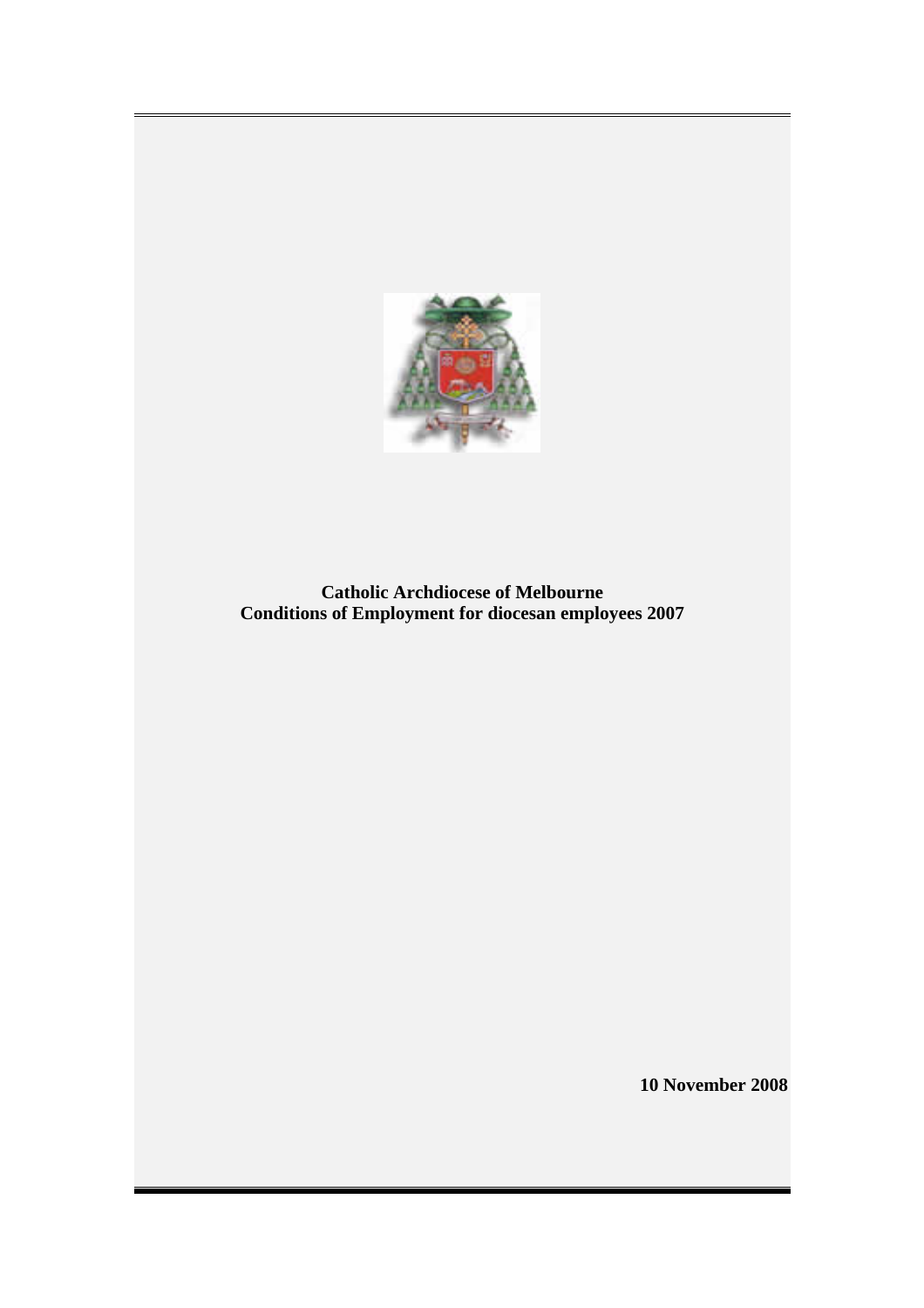# **1. Application**

These conditions of employment shall be referred to as the "Catholic Archdiocese of Melbourne Conditions of Employment for diocesan employees 2007". They shall apply to employees of a diocesan agency, department and auspiced bodies paid via the payroll administered by the diocesan Human Resources Office, except employees whose remuneration is determined by the executive remuneration process and those employees employed by Centacare Catholic Family Services.

The term agency head will encompass department heads and heads of bodies directly auspiced by the Catholic Archdiocese of Melbourne.

Where the employee is an agency head, the term agency head will be taken to be the agency head's direct report as stated in the employee's Employment Agreement.

Variations applying to individual agencies are set out in Schedule 1, as amended from time to time.

# **2. Types of employment**

Employment is on a full time, part time or casual basis. The employee shall be provided with an Employment Agreement and letter of appointment (refer Schedules 2 and 3 for full or part time Agreement and sample letter) or letter of appointment (refer Schedule 4 for sample casual letter of offer and Schedule 5 for sample letter of acceptance) specifying the basis of employment.

A full time employee is required to be available for work for 38 hours per week and is paid a total remuneration package expressed as an annual amount.

A part time employee agrees to work up to a maximum of 38 hours per week, although he or she will ordinarily work a specified number of hours per week that is less than 38 hours. A part time employee will be paid a total remuneration package expressed as an annual amount, based on the employee's specified number of hours per week. Where a part time employee is required to work in excess of the specified number of hours per week but less than the agreed maximum of 38 hours per week, the Time in lieu or Overtime provisions of clause 7 will apply, which ever is agreed. Where a part time employee is required to work in excess of the agreed maximum of 38 hours per week, the Time in lieu or Overtime provisions of clause 7 will apply, which ever is agreed.

Full and part time employment can either be for a maximum period (eg. one, three, five years) or on an ongoing basis.

Except where otherwise stated in the Employment Agreement, the initial employment of full and part time employees is subject to a probationary period of three months.

Casual employees work on an irregular basis and are paid wages expressed as an hourly rate. They do not have regular fixed hours of employment and have no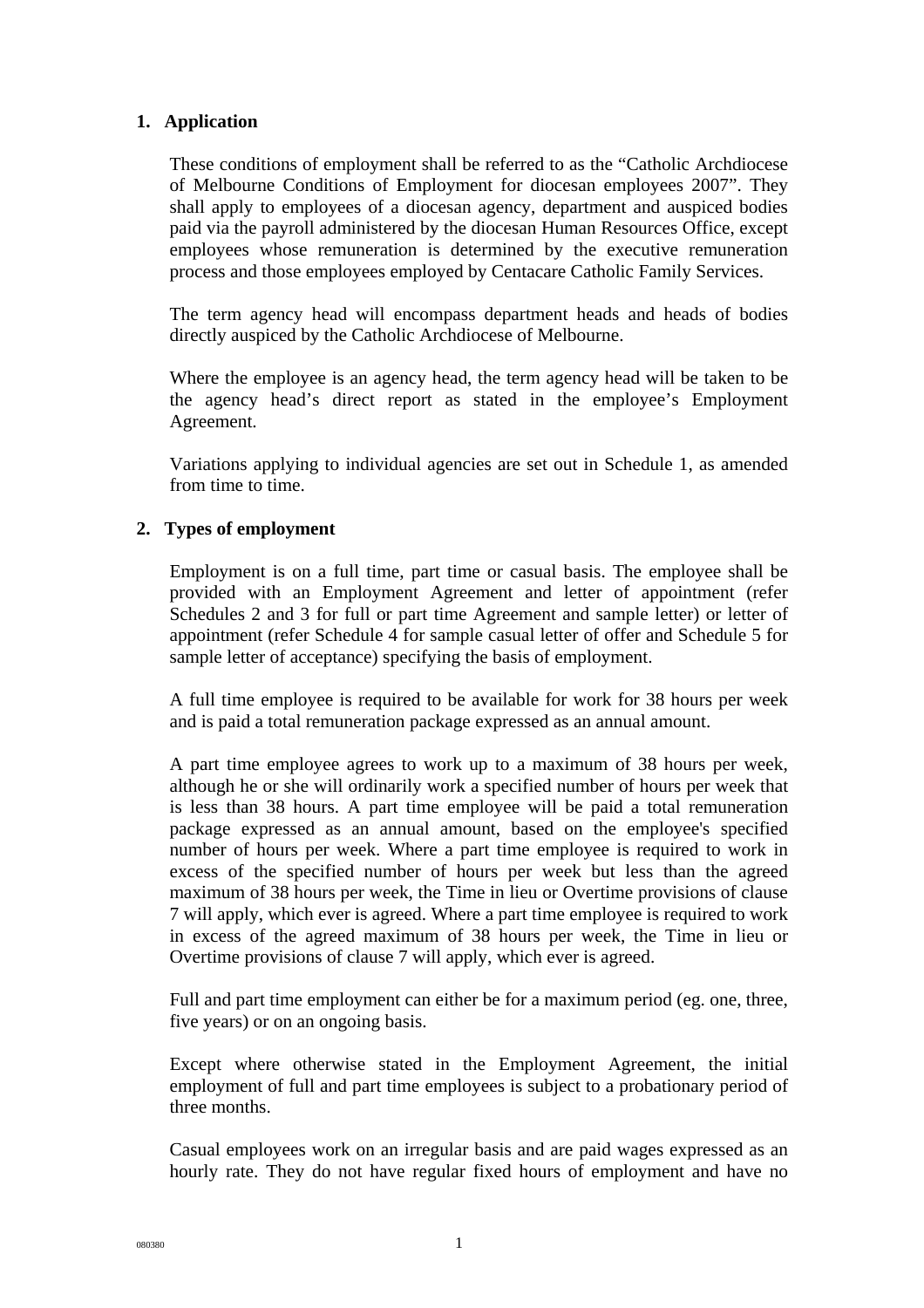expectation of ongoing or further employment. Casual employees are paid a loading to compensate the casual employee for not receiving the benefit of annual leave, personal/carer's leave, compassionate leave and public holidays. Casual employees may be provided with up to two days' personal/carer's leave per occasion, on a similar basis as personal/carer's leave is granted to part time and full time employees. However, such personal/carer's leave for casual employees will be unpaid leave.

Casual employees are paid only for time worked.

# **3. Duties**

The employee will perform the duties of the position as detailed in their job/position description conscientiously and competently and perform other relevant duties as directed by the employer or those acting on his behalf.

# **4. Conduct**

The employee will take all reasonable steps to comply with the Archdiocese's ''Code of Conduct for diocesan employees'' as amended from time to time.

# **5. Remuneration and related matters**

The employee's remuneration is expressed as a total remuneration package (remuneration), which is inclusive of the employer's superannuation guarantee contribution (where applicable) and any entitlement to annual leave loading.

The employee's remuneration will be reviewed annually to coincide with the diocesan financial year by the Business Manager having regard to wage movements in the  $25<sup>th</sup>$  percentile of the market as compiled by an acknowledged remuneration organisation, eg Mercer HR Consulting, for positions of comparable work value.

Remuneration may be reviewed and may be increased at other times by the Business Manager where there has been a significant shift in work value, assessed capability of the employee or where retention is at issue.

Salary packaging is available in accordance with the Archdiocese's "Salary Packaging Guidelines " as amended from time to time.

For full and part time employees, remuneration is paid monthly into a nominated bank account. The payday is the closest working day to the  $15<sup>th</sup>$  of each month, with payments being made around two weeks in arrears and two weeks in advance. Full and part time employees who either commence after the first working day of a calendar month or leave before the end of a calendar month, will be paid  $1/1976<sup>th</sup>$ of their annual remuneration for each paid hour (on scheduled working days) of any part completed month (or pro rata for a part time employee).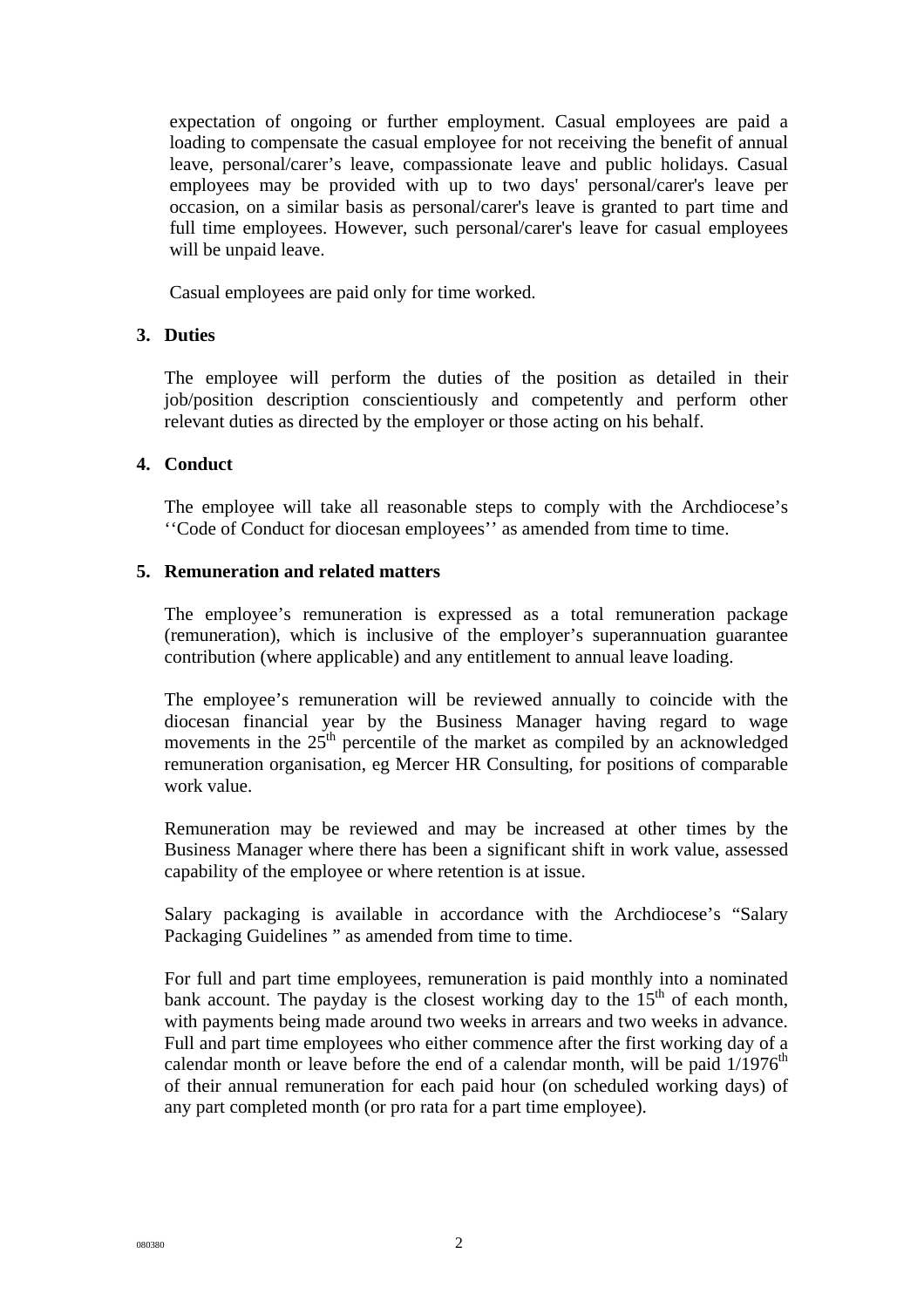For casual employees remuneration is paid fortnightly into a nominated bank account on a Thursday, with payments being made twelve days in arrears and two days in advance.

Remuneration will not be paid in advance of the scheduled payroll dates.

Employees will be provided with Payment Advices via email, except where by nature of the employee's duties, location or personal circumstances, the employer either does not provide an in house email facility or the provision in this form is otherwise inappropriate, and only for as long as those exceptional circumstances apply.

Remuneration for the purpose of pay in lieu of long service leave, annual leave or any termination payments is deemed to be an amount equivalent to the employee's remuneration at the time of computing the payment.

Where salary packaging arrangements have been agreed to and payment is made for unused accrued leave upon termination, the rate of pay used in calculating that payment will include the cash equivalent to the employee of salary packaging arrangements.

The following savings provisions shall apply:

- Employees employed prior to 31 December 2006 have the choice of being paid each fortnight, except if they choose to salary package or join the Commuter Club.
- Employees employed prior to 31 December 2004 have the choice of receiving Payment Advices via email or hard copy until 31 December 2007, at which time the employee will be provided with a Payment Advice via email, except where by nature of the employee's duties, location or personal circumstances, the employer either does not provide an in house email facility or the provision in this form is otherwise inappropriate, and only for as long as those exceptional circumstances apply.

### **6. Superannuation**

The employer will make occupational superannuation contributions at the rate of 9% into the National Catholic Superannuation Fund where required by Superannuation legislation from within the employee's remuneration, or to a complying superannuation fund of the employee's choice provided that fund does not require the employer to become a participating employer before payments can be made by it.

### **7. Times of Employment**

Except where otherwise determined by the agency head and the Business Manager having regard to the needs of the agency or the position or the employee the following shall apply.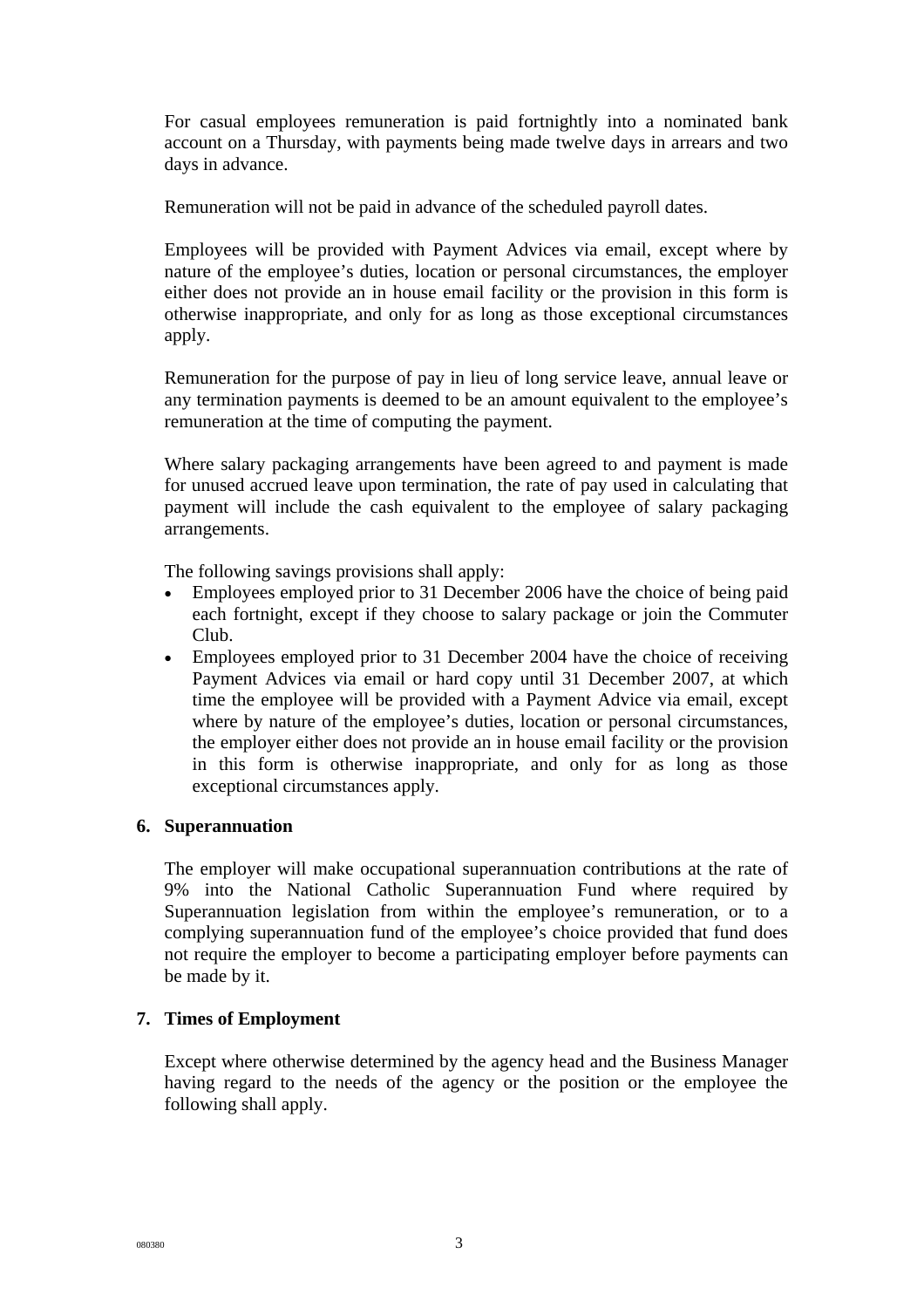# **Availability**

Unless otherwise agreed between the employer and the employee, a full time employee is required to be available for work between 9.00am and 4.00pm from Monday to Friday (core hours). The balance of hours is to be worked between 8.00am and 9.00am and between 4.00pm and 6.00pm from Monday to Friday (span of hours) as determined by the agency head and where possible with agreement with the employee. The agency head will notify the Human Resources Office of an agreement to vary the standard arrangements.

Part time employees are required to be available for work at such times as are specified by agreement with their agency head. The agency heads will determine on a case by case basis the core hours and span of hours provided it is consistent with that applying to full time employees in their agency and all employees are treated fairly. The agency head will notify the Human Resources Office of the specified arrangements for each part time employee. If extra hours outside of the specified arrangements for a part time employee are required to be worked by a part time employee, the part time employee may agree to work extra hours. Such extra hours worked by agreement shall be regulated by the time in lieu or overtime provisions of this clause, as appropriate.

Casual employees are required to be available for work at such times as are agreed.

Employees are entitled to a half hour meal break on each day that they work at least five hours. The duration of the meal break may vary by agreement and is to be taken between 12.00pm and 2.00pm. The meal break is unpaid.

An employee may be required to undertake duties outside normal working hours.

### **Time in lieu**

To accord with the need for proper rest, full and part time employees are entitled to time off in lieu if they work more than their contracted hours of work in a week or if they work on a public holiday. Time in lieu shall be calculated on a time for time basis for additional hours worked.

Time in lieu is to be approved by the agency head in advance and is to be taken as follows:

- During the Christmas shutdown (where applicable).
- Time in lieu not anticipated to be exhausted during this period shall be taken within four weeks following its accrual.

It is not intended that this provision will result in regular days off. A regular pattern of employees working their agreed hours per week is expected and negative balances are to be avoided.

To facilitate the accrual and taking of time off in lieu, the employer and the employee agree that hours of work may be averaged for the purposes of the Workplace Relations Act 1996 over a period of twelve months.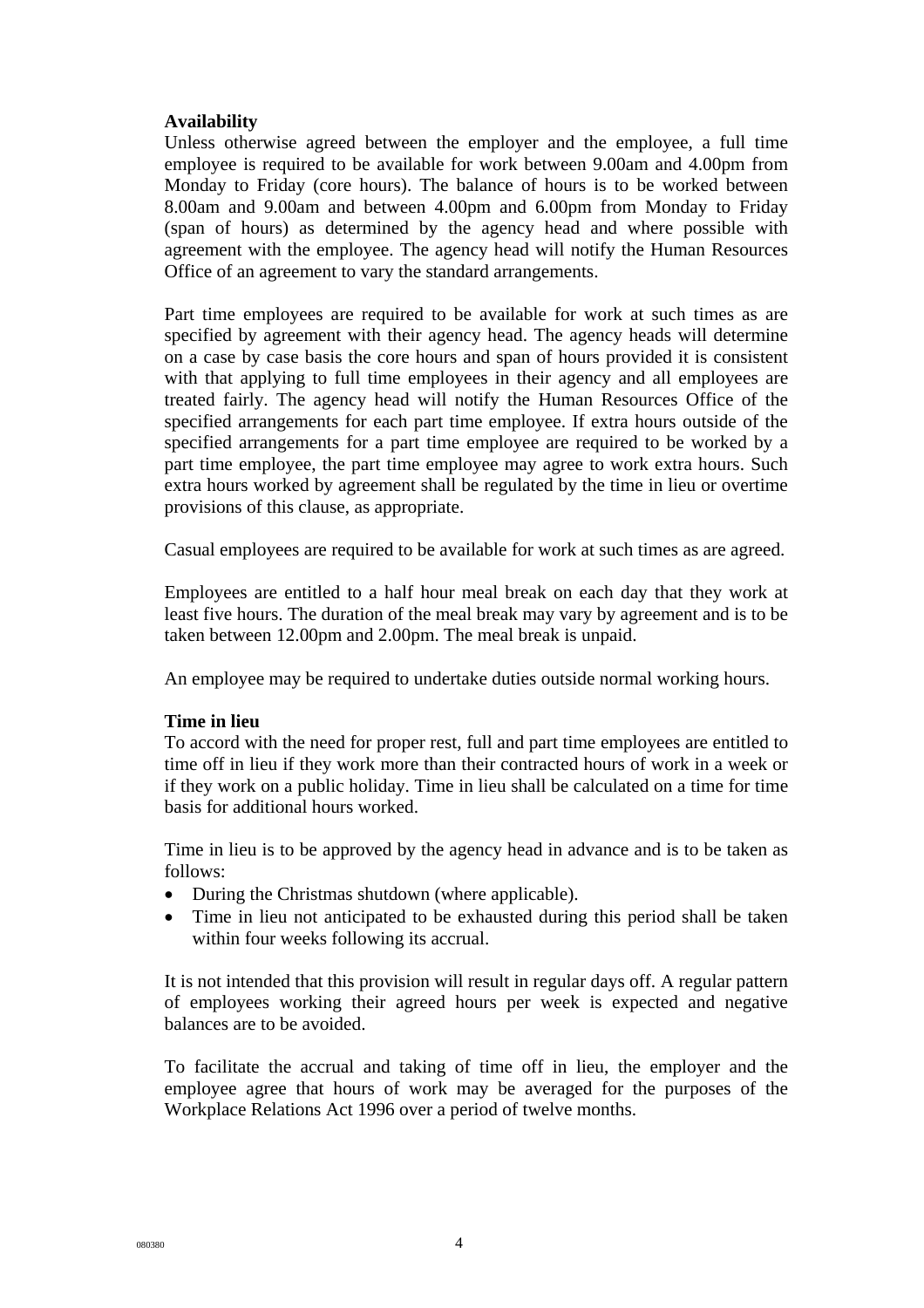# **Overtime**

Overtime may be paid to a full or part time employee as follows:

- The employee has or anticipates sufficient time in lieu to cover the Christmas shutdown (where applicable).
- For full time employees, the time worked is in excess of 3 hours and commences after the end of core hours (6.00pm of an evening, unless otherwise determined) or on a weekend (unless a scheduled day of work) or public holiday.
- For part time employees, the time worked is in excess of 1 hour (up to 38 hours) per week) or in excess of 3 hours thereafter and commences outside of agreed core hours or on a weekend (unless a scheduled day of work) or public holiday.
- After the employee has either worked or taken leave equal to their agreed number of working hours in that week.
- It is available only when approved in advance by the agency head.
- The rate of pay will be equivalent to the ordinary rate of pay.

Overtime is not to be considered a normal feature in most agencies and time in lieu arrangements are preferred. The notable exception is when part time employees fill in for full time employees during the latter's absence on annual leave.

Notwithstanding anything in the above paragraph, an agency head may, with the agreement of the Business Manager, reach agreement with an employee or a number of employees of the agency to pay overtime at a rate of pay in excess of the ordinary rate of pay or to pay a set overtime allowance at an agreed rate to compensate for extra hours worked.

### **Recording of attendance**

Unless exempted by the Business Manager, employees will record their starting and finishing hours in the manner prescribed by the Business Manager.

### **8. Annual Leave**

Full time employees are entitled to 4 hours of paid annual leave for each of their agreed weekly hours of employment for each twelve months of continuous service ie full time employees are entitled to 152 hours  $(38 \times 4 = 152$  hours or 4 weeks) of paid annual leave for each twelve months of continuous service.

Part time employees are entitled to 4 hours of paid annual leave for each of their agreed or actual weekly hours (ie agreed hours plus additional hours capping at 38 hours per week) of employment, whichever is the greater, for each twelve months of continuous service. For example, an employee employed for 19 hours per week is entitled to 76 hours (19 x  $4 = 76$  hours or 4 of their normal working weeks) of paid annual leave for each twelve months of continuous service. If however the employee is asked to work full time while another employee is on four weeks annual leave, the employee will accrue an additional entitlement of 2.92 hours of annual leave (annual leave accrues at  $1/13<sup>th</sup>$  of the additional 38 hours worked).

Annual leave is allocated on a pay cycle basis and can be taken as it accrues. It is cumulative. Given the need for proper rest, full and part time employees must not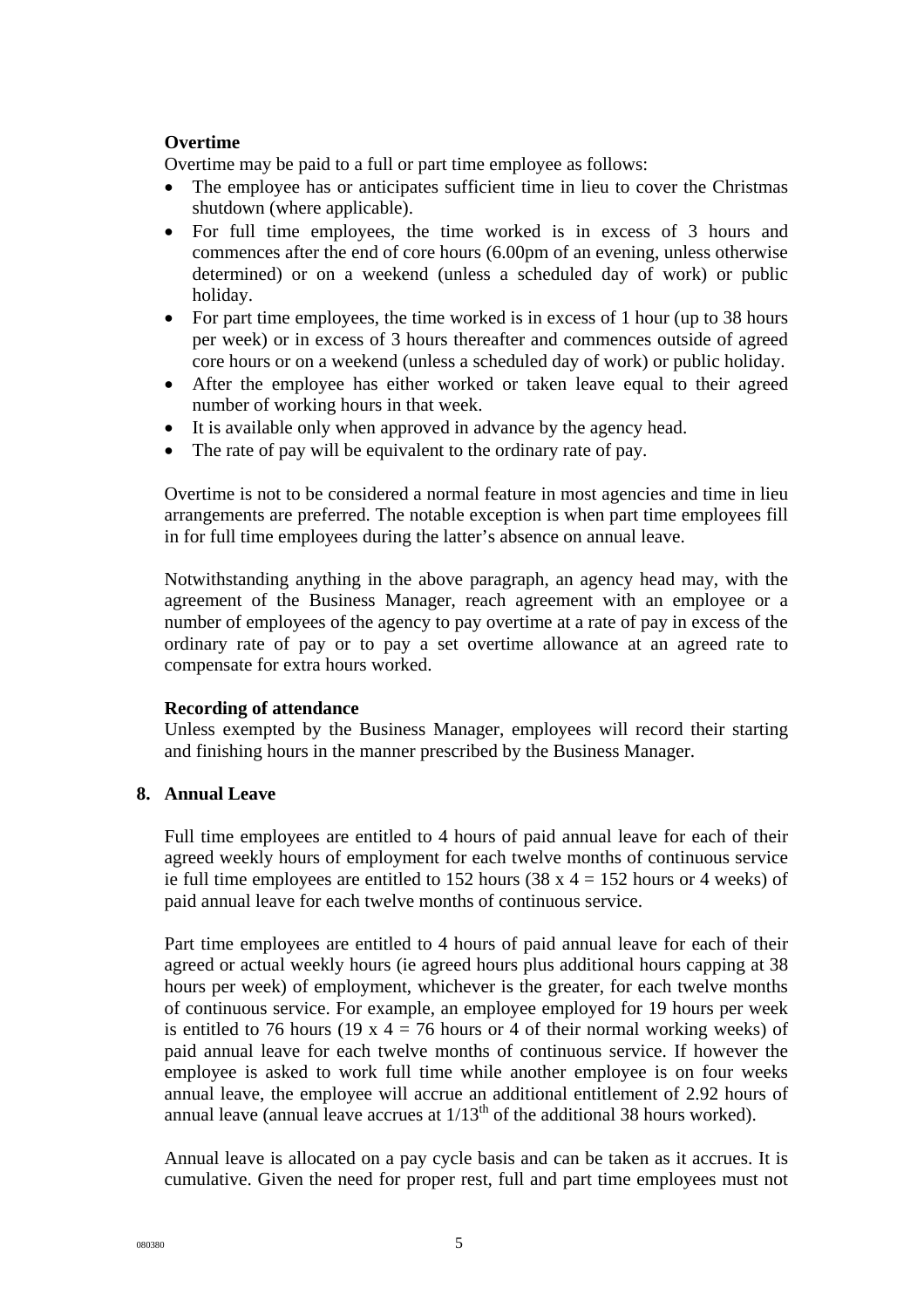accrue annual leave in excess of two times their annual entitlement (for full time employees this would be 304 hours) without the express approval of the agency head. Employees must not accrue annual leave in excess of two and one half times their annual allocation (for full time employees this would be 380 hours) without the express approval of the agency head and the Business Manager.

If an employee has accrued annual leave in excess of the limits stated above, the Business Manager may direct the employee to take his/her annual leave, provided that at least four weeks notice is given to the employee. On each occasion, the Business Manager may only direct the employee to take up to one quarter of the employee's accrued annual leave.

Casual employees are not entitled to paid annual leave.

Employees shall submit applications for Annual Leave in the manner prescribed by the Business Manager.

### **9. Personal Leave**

Full time employees are entitled to two hours of paid personal leave for each of their agreed weekly hours of employment for each twelve months of continuous service ie full time employees are entitled to 76 hours of paid personal leave (2 x  $38 = 76$  hours or 2 weeks) for each twelve months of continuous service.

Part time employees are entitled to 2 hours of paid personal leave for each of their agreed or actual weekly hours of employment (ie agreed hours plus additional hours capping at 38 hours per week), whichever is the greater for each twelve months of continuous service. For example, an employee employed for 19 hours per week is entitled to 38 hours (19 x  $2 = 38$  hours or 2 of their normal working weeks) of paid annual leave for each twelve months of continuous service. If however the employee is asked to work full time while another employee is on four weeks annual leave, the employee will accrue an additional entitlement of 1.46 hours of personal leave (personal leave accrues at  $1/26<sup>th</sup>$  of the additional 38 hours worked).

Personal leave is allocated on a pay cycle basis as it accrues. This method has been adopted instead of a grant at each anniversary date as that method is cumbersome to administer for employees whose agreed hours fluctuate over a period of time. To ensure that employees are not disadvantaged by the accrual method, they may access their anticipated personal leave accruals to their next anniversary date, at any time.

Personal leave is cumulative.

The personal leave entitlement is primarily available to cover personal illness or injury.

The personal leave entitlement is also available to cover the care and support of others. Employees are entitled to use up to each year's annual entitlement hours in any one year to provide care or support for family members or members of their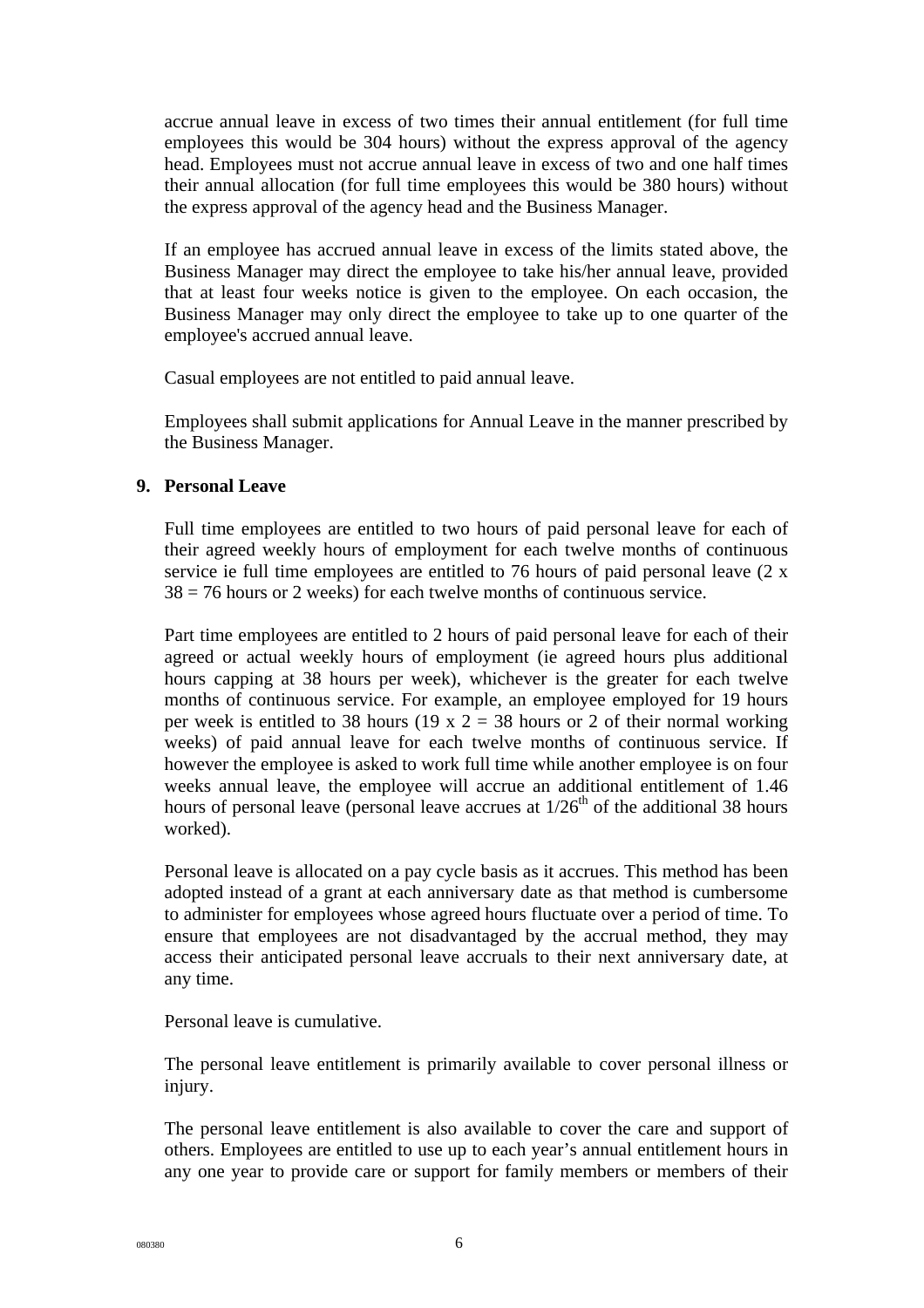immediate household because of a personal illness or injury of that person or an unexpected emergency affecting that person. In addition, the guarantee of unpaid carer's leave available under the Workplace Relations Act 1996 (Cth) applies.

Family members include but are not limited to the spouse of the employee, children, parents, grandparents, grandchildren, brothers and sisters, and parents in law and grandparents in law of the employee.

For full time employees, a medical certificate is required for absences in excess of 22.8 consecutive hours (3 days) and for absences in excess of 38 hours in total in any one year (5 days). If leave is taken for the care of others the medical certificate must state that the person who is ill requires care. For part time employees, the agency head will determine on a case by case basis the duration of absence beyond which they will require a medical certificate, provided it is consistent with that applying to full time employees and all employees are treated fairly. If it is not reasonably practicable for the employee to provide a medical certificate, the employee must provide a statutory declaration to the employer.

The limits apply to calendar years not anniversary years.

Casual employees are not entitled to paid personal leave.

Unused personal leave is not payable on termination.

Employees shall submit applications for Personal Leave in the manner prescribed by the Business Manager.

#### **10. Long Service Leave**

Long service leave accrues at the rate of 1 hour for every forty hours of continuous service and may be taken after five years and every five years thereafter.

The arrangements relating to the impact of Parental Leave are set out under that heading.

For full and part time employees, payment during the period of leave and payment in lieu on termination of employment shall be made on the following basis:

- For those whose service has been at the same number of employment hours per week over the entitlement period, the payment is made at the same number of employment hours per week over the leave period.
- For those whose service has been at a variety of employment hours per week over the entitlement period, the payment is made on the average employment hours per week over the leave period or at the number of employment hours per week immediately prior to the taking of the leave, whichever is the greater.
- The rate of pay used is the current hourly rate of pay.

However, if an employee's normal weekly hours changed in the twelve months before taking leave (or before the employment ending), payment will be made on the greater of: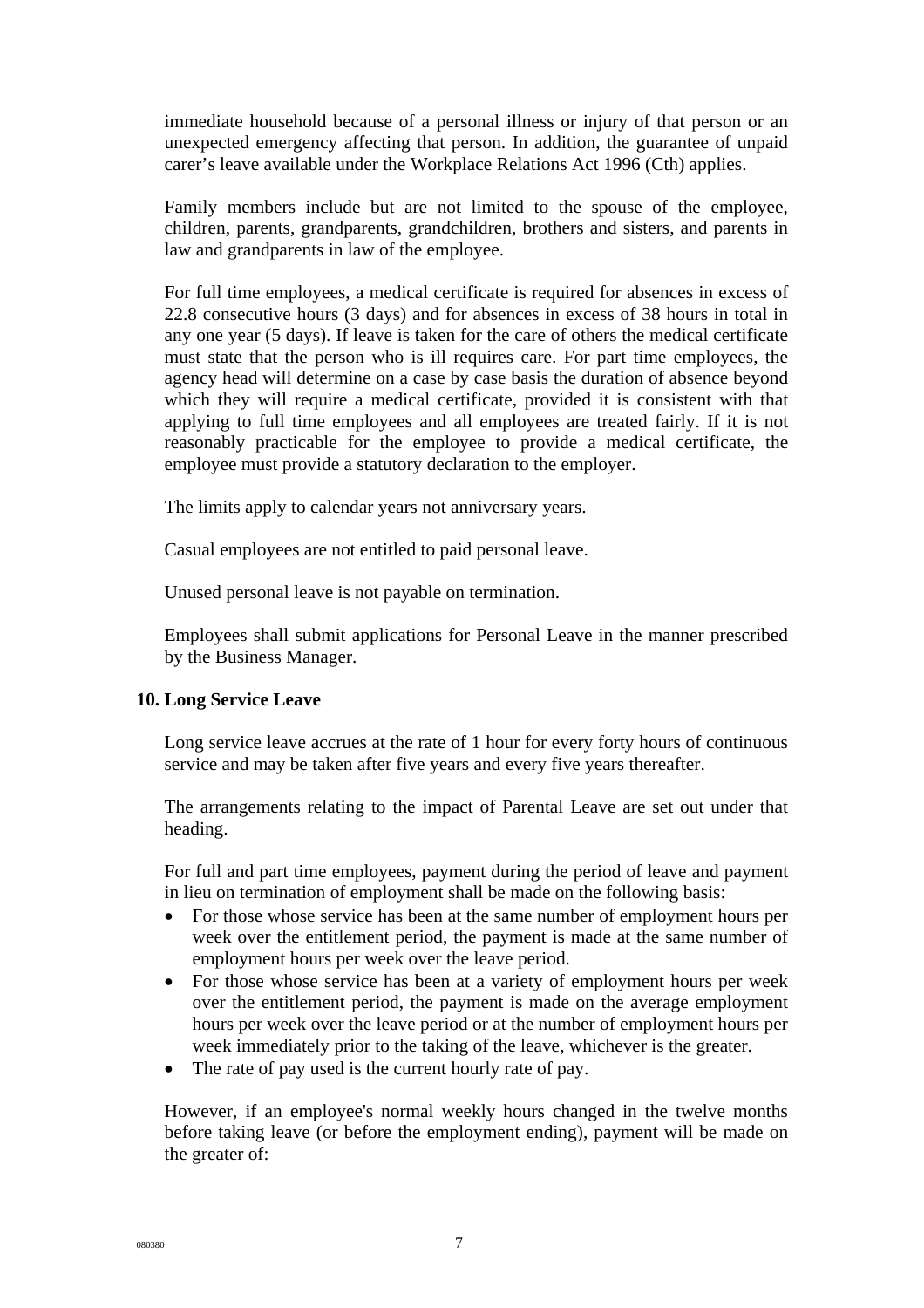- the average weekly number of hours worked by the employee in the 12 months before taking leave (or before the employment ending); and
- the average weekly number of hours worked by the employee in the five years before taking leave (or before the employment ending).

For casual employees, payment during the period of leave and payment in lieu on termination shall be based on the greater of:

- the average weekly number of hours worked by the employee in the 12 months before taking leave (or before the employment ending); and
- the average weekly number of hours worked by the employee in the five years before taking leave (or before the employment ending).

Where salary packaging arrangements have been agreed to with the employee, those arrangements will continue to apply during periods where leave is taken. If a payment is made for unused accrued leave upon termination, the rate of pay used in calculating that payment will include the cash equivalent to the employee of salary packaging arrangements. Superannuation contributions will be made with respect to payments for leave which is taken, but not with respect to payments made in lieu of unused accrued leave upon termination of employment.

Employees are requested to give six weeks' notice of their intention to take long service leave. This assists with planning and organisation of work for the period that the employee is on leave.

Given the need for proper rest, employees are encouraged to take long service leave and to keep their balance at or below the allocation they received after ten years of service, unless otherwise agreed with agency head.

The rules for the portability of long service leave accruals across parishes and agencies of the Archdiocese of Melbourne are detailed in the Archdiocese's policy on "Portability of Long Service leave" as amended from time to time.

Employees shall submit applications for Long Service Leave in the manner prescribed by the Business Manager.

### **11. Compassionate Leave**

Full time employees are entitled to 0.6 hours of paid compassionate leave for each of their agreed weekly hours of employment for the purpose of spending time with a family member who has a personal illness or injury that poses a serious threat to their life or after the death of a family member ie full time employees are entitled to 22.8 hours (38 x  $0.6 = 22.8$  hours or 3 days) of paid leave on each occasion. For part time employees, the agency head will determine on a case by case basis the duration of absence, provided it is consistent with that applying to full time employees and all employees are treated fairly and that each employee is provided with at least two days of compassionate leave per occasion and that he or she receives payment of at least the amount that he or she would reasonably have expected to be paid had he or she worked that period.

.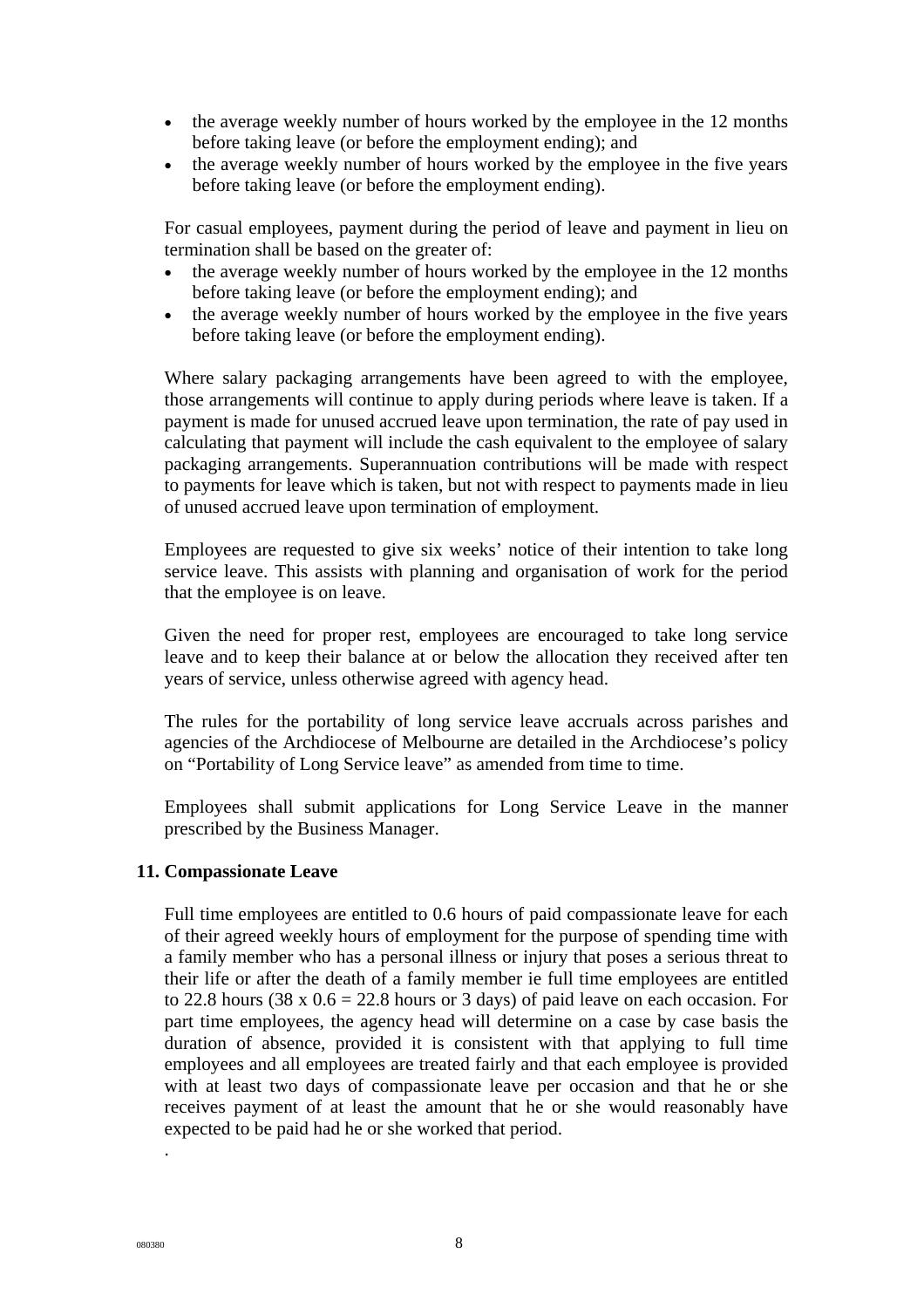Family members include but are not limited to the spouse of the employee, children, parents, grandparents, grandchildren, brothers and sisters, and parents in law and grandparents in law of the employee.

Casual employees are not entitled to paid compassionate leave.

Employees shall submit applications for compassionate leave in the manner prescribed by the Business Manager.

# **12. Parental Leave**

Parental leave (unpaid maternity, paternity and adoption leave) is available to both part time and full time employees who have served a minimum of twelve months continuous service prior to the commencement of the leave. Both natural and adoptive parents are entitled to 52 weeks unpaid leave to provide primary care for the child.

Employers are required to consider any request from a full time employee returning from parental leave for part time employment until the child reaches school age having regard to the employee's circumstances. If the request is based on the employee's parental responsibilities, employers may only refuse the request on reasonable grounds relating to the effect on the workplace or the employer's business. An employer may rely on grounds such as cost, lack of adequate replacement staff, loss of efficiency and the impact on customer service to refuse the request.

Employees will be entitled to return to their position of employment prior to taking such leave or to a comparable position if this is no longer available.

Long Service Leave does not accrue during Parental Leave. However, Parental Leave will not break an employee's continuity of service for the purposes of calculating Long Service Leave. Furthermore, in determining eligibility for Long Service Leave a period of parental leave will be treated as if it were a period of service. For example, an employee who works for four years and then takes Parental Leave for one year, is at the end of the fifth year, eligible for Long Service Leave based on four years of accrued entitlement.

Employees shall submit applications for parental leave in the manner prescribed by the Business Manager.

### **13. Additional Leave**

A full or part time employee may, with the agreement of the agency head, work between 44 and 52 weeks per year, and is approved on a calendar year basis at the commencement of the year. The employee will receive the following additional leave, which must be taken before the end of the January following the calendar year it, falls due.

| 44/52 weeks model | Additional 8 weeks' leave | (12 weeks in total)   |
|-------------------|---------------------------|-----------------------|
| 45/52 weeks model | Additional 7 weeks' leave | $(11$ weeks in total) |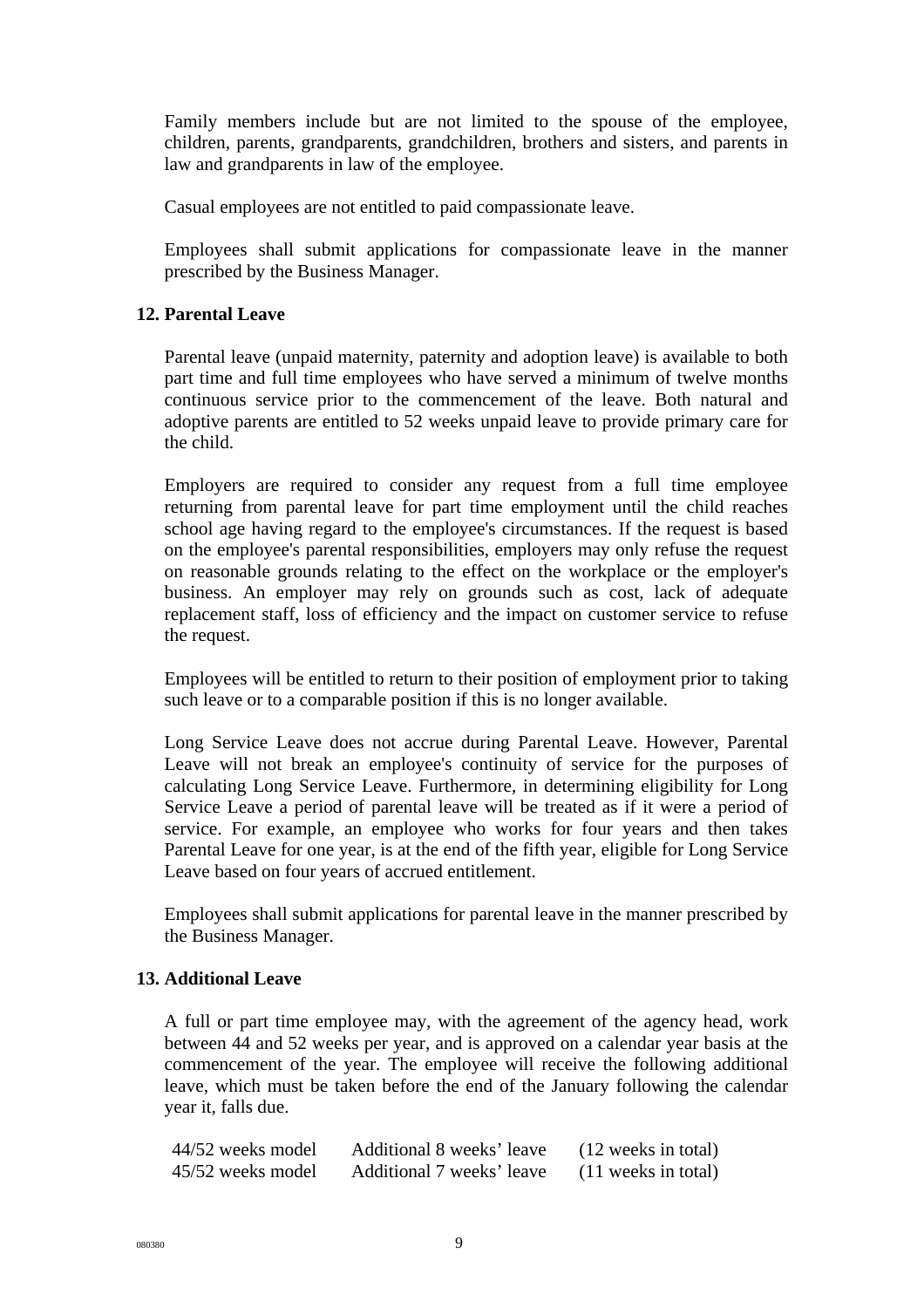| 46/52 weeks model | Additional 6 weeks' leave | $(10$ weeks in total) |
|-------------------|---------------------------|-----------------------|
| 47/52 weeks model | Additional 5 weeks' leave | (9 weeks in total)    |
| 48/52 weeks model | Additional 4 weeks' leave | (8 weeks in total)    |
| 49/52 weeks model | Additional 3 weeks' leave | (7 weeks in total)    |
| 50/52 weeks model | Additional 2 weeks' leave | (6 weeks in total)    |
| 51/52 weeks model | Additional 1 weeks' leave | (5 weeks in total)    |

The employee will receive remuneration equal to the period worked which will be spread over the calendar year.

"Weeks' leave" means one quarter of an employee's annual leave entitlement.

Accrual of leave entitlements remains unchanged from that applying to employees working a 52 week year.

This provision may be made a precondition for employment in new or vacant positions and not subject to change without agreement of both the agency head and the employee.

Employees shall submit applications for Additional Leave in the manner prescribed by the Business Manager.

#### **14. Study Leave**

Full time employees may apply for paid study leave of up to 150 hours each year for courses approved by the Business Manager.

Part time employees may apply for paid study leave on a proportionate basis. Study leave is approved by the agency head on an annual basis.

Casual employees are not eligible for paid study leave.

Employees shall submit applications for Study Leave in the manner prescribed by the Business Manager.

#### **15. Jury Service**

Employees required to attend for jury service shall be reimbursed by the Archdiocese an amount equal to the difference between the amount paid in respect of their attendance for such jury service, and the amount of salary normally received. An employee shall notify their agency head as soon as possible of the date required to attend jury service.

Employees shall submit applications for Jury Service Leave in the manner prescribed by the Business Manager.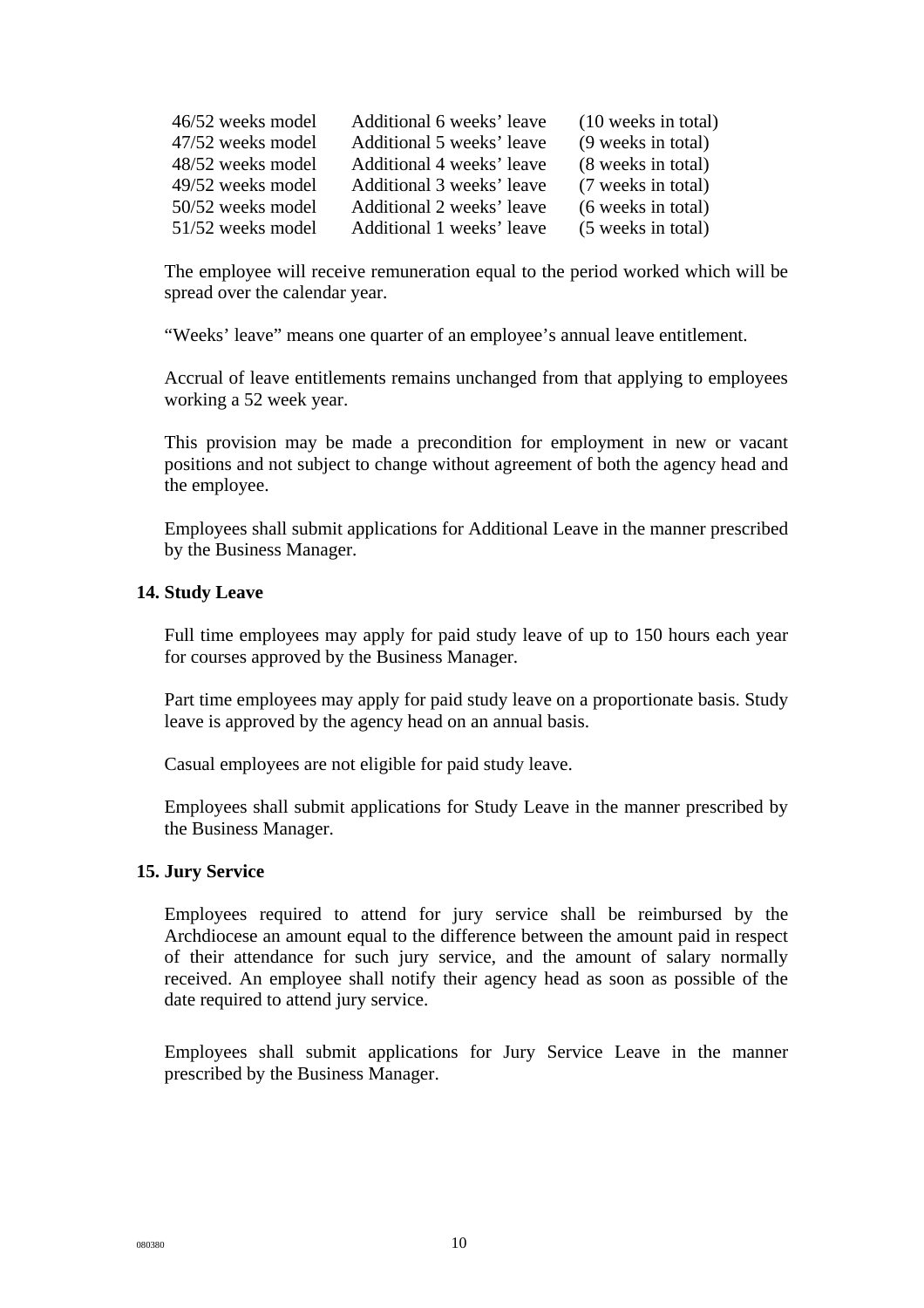### **16. Accident Make Up Pay**

An employee whose absence entitles them to payments under the Accident Compensation Act shall be entitled to accident make up pay for a period not exceeding 26 weeks.

# **17. Leave Without Pay**

An employee may apply for leave without pay which may be granted at the agency head's discretion.

Unpaid leave of any nature for a period greater than three months is not counted as continuous service for the purpose of leave entitlements. While employees on unpaid leave for a period greater than three months do not accrue annual, personal and long service leave, their entitlements are not decreased and are reactivated upon their return to work.

An employee who is granted extended leave without pay, ie leave in excess of nine months' duration shall inform their agency head at least two months from the conclusion of the leave if they do not plan to return to work.

Employees shall submit applications for Leave Without Pay in the manner prescribed by the Business Manager.

### **18. Reimbursement of expenses**

Employees are entitled to reimbursement of reasonable expenses that they incur in the course of their employment. The rates payable in respect of private motor vehicle usage shall be the rates determined by the Australian Taxation Office from time to time. The Human Resources Manager of the Catholic Archdiocese of Melbourne shall monitor variations of the rates and inform agency heads of variations as soon as practical. Travel expenses do not include normal travel to and from work and that distance is to be discounted from any claims for reimbursement, except where the travel occurs on a non working day.

Employees are to submit claims for reimbursement with supporting evidence of the expenses as required by the appropriate Tax Ruling. The Human Resources Manager of the Catholic Archdiocese of Melbourne shall monitor the Tax rulings and inform agency heads of changes as soon as practical.

### **19. Performance Review**

Performance discussions between the agency head and employee are encouraged on a regular basis. The agency head will provide each employee with a formal review each year to coincide with annual salary movements.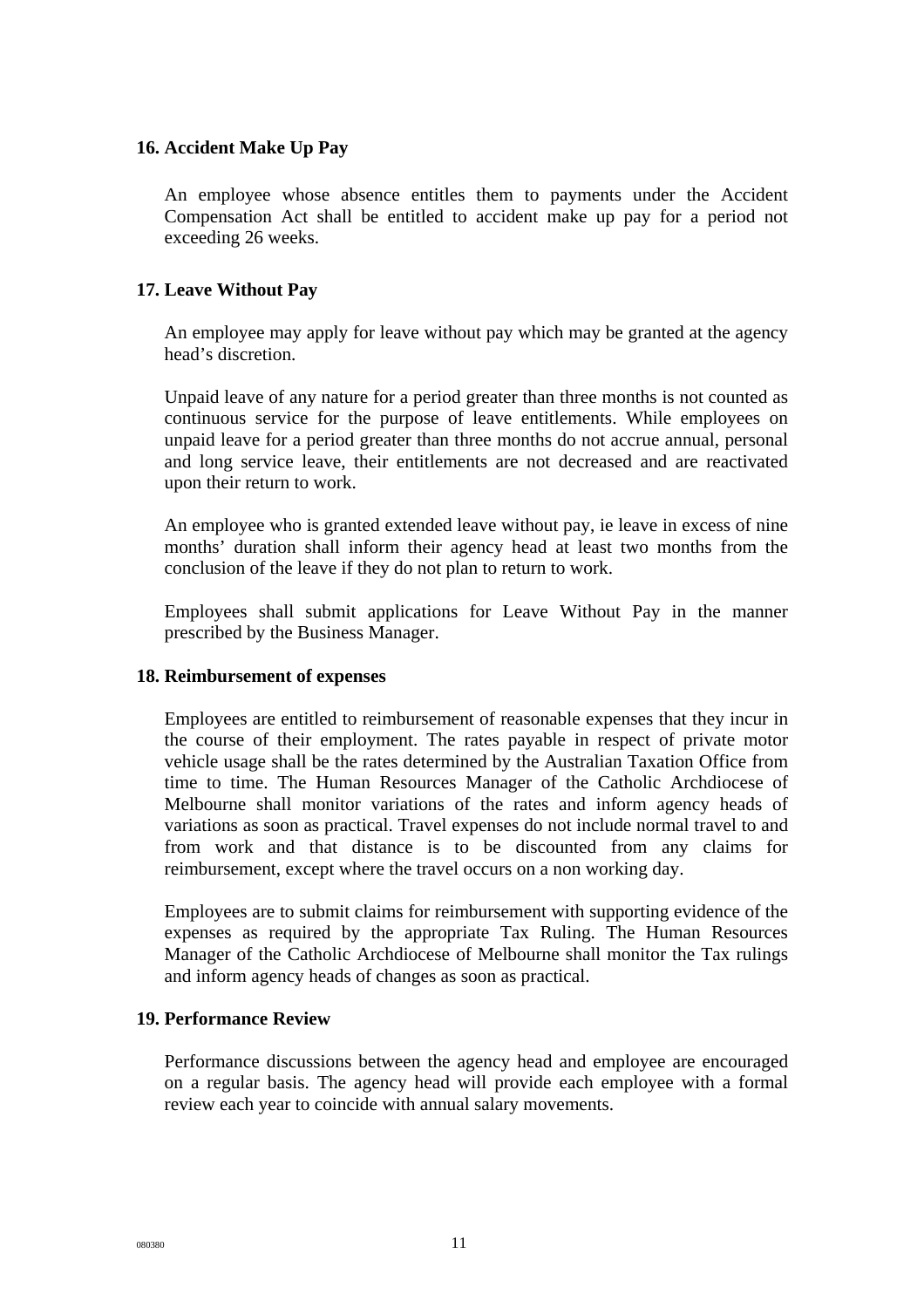# **20. National Police Record Checks and Working with Children Checks**

In accordance with the Archdiocese's policy on "National Police Records Checks", a National Police Record Check is compulsory for every;

- new employee, including a casual,
- current employee being promoted or appointed to a position of leadership and,
- current maximum term employees having their term extended.

Before commencement of employment, employees must complete a statutory declaration that he/she does not have any convictions, findings of guilt and/or pending charges (except for minor traffic offences) in Victoria, any other state or territory of Australia or under Commonwealth law or any other jurisdiction and acknowledge that the employer relies on this declaration in offering the employee employment, pending a National Police Record Check.

The employee's employment is conditional upon the employee holding a current assessment notice pursuant to the Working with Children Act 2005 (Vic) if the employee's duties require them to engage or are likely to be engaged in childrelated work.

### **21. Confidentiality**

The employee must not divulge to any person or body any financial business or confidential information concerning the Archdiocese or any individual within or related to the Archdiocese except in the proper course of their duties.

The employee has a duty of confidentiality to the organisation not to misuse or disclose confidential information acquired during the course of employment. This duty continues after the employee has ceased employment with the Archdiocese

### **22. Intellectual Property**

Any of the following created during and in the course of an employee's engagement with the employer, during their ordinary working hours, is the property of the employer:

- all inventions, discoveries and novel designs ("Inventions"),
- the entire copyright throughout the world in all literary works and other copyright works ("Works"), and
- any business name, brand name or trade mark ("Marks").

The employer may reproduce, publish, use or adapt the above or alter, change or use them:

- with or without attribution of authorship,
- with or without any other materials comprising copyright,
- with or without any other text, data, sounds or images,
- with no title, the same title or any other title.
- in any medium or context, and
- in any way that the employer sees fit.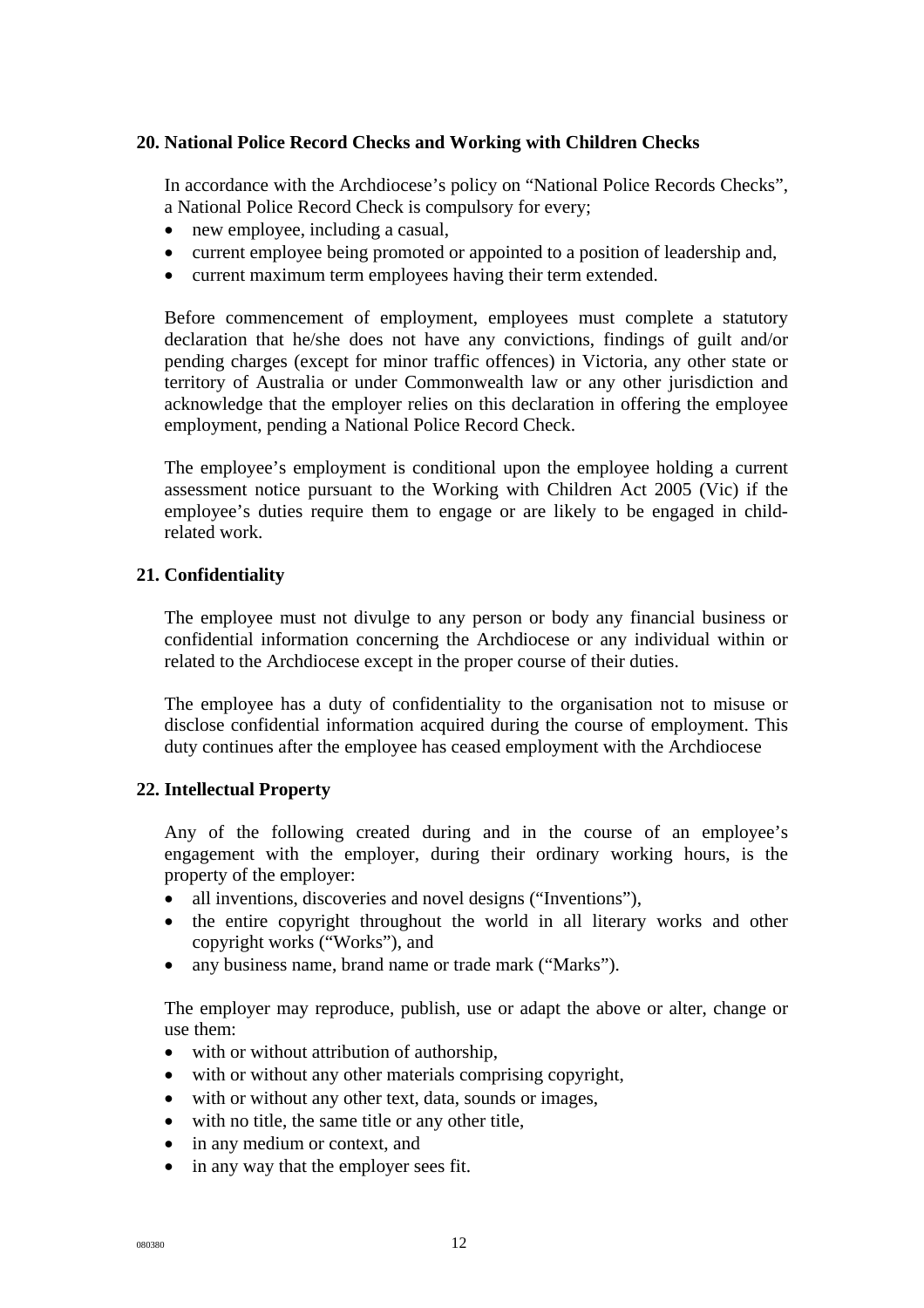The employee must disclose to the employer any Inventions, Works and Marks created during his or her engagement with the employer. The employee must not, except at the written direction of the employer, apply for registration of or in any way do anything to infringe upon, any Invention, Work or Mark of the employer.

During and after the employee's engagement with the employer, the employee must do all such acts and things and sign all such documents as the employer may reasonably request to secure to it ownership or registration rights in the Inventions, Works and Marks.

Moral Rights means, in relation to any copyright Works that the employee may author in the course of the employee's employment by the employer, the right of attribution, the right to prevent false attribution, and the right of integrity.

A condition of employment is that the employee voluntarily and unconditionally consents to all or any acts or omissions by the employer, or persons authorised by the employer, in relation to any and all Works made or to be made by the employee (whether before or after this consent is given) in the course of the employee's employment with the employer which would otherwise infringe the employee's Moral Rights in relation to any copyright Works.

# **23. Disclosure**

Employees are required to disclose to their agency head of any situation that may give rise to either a real or perceived conflict of interest, or any matter that may put themselves or others at risk of injury or disease.

### **24. Termination of Employment**

Either the employer or the employee may terminate his or her employment by providing four weeks' notice of termination or resignation in writing. The employer shall provide an employee over the age of 45 years with two years of continuous service an additional week's notice. The employer may make payment in lieu of notice.

Notwithstanding the previous paragraph, the employment of an employee who is serving a probationary period of employment may be terminated by the provision of two weeks' notice or payment in lieu of notice. The employer may make payment in lieu of notice.

Legislation requires that the employer have a valid reason for the termination of employment and ensure procedural fairness to the employee.

The employer may terminate an employee's employment if the employee displays conduct in either his/her private or public life that is contrary to the teachings of the Roman Catholic Church. In such an event, the employee will be provided with notice, or payment in lieu of notice as detailed above.

Any major inaccuracy or other serious deficiency in an applicant's statement (oral or written) about their qualifications, experience or other matters of consequence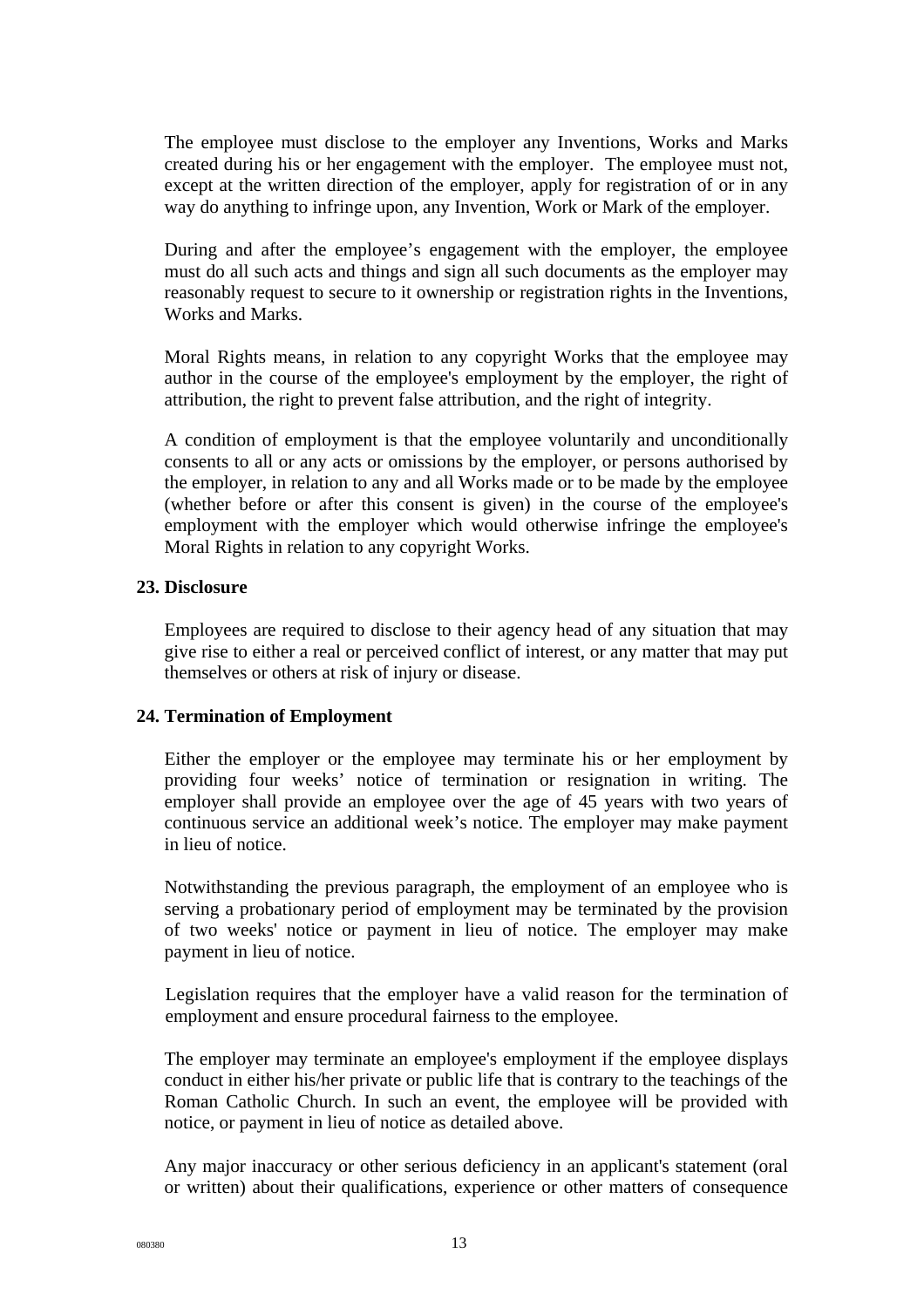raised at the selection renders that applicant ineligible for a position on the staff of an organisation under the jurisdiction of the Archdiocese of Melbourne, or if already employed, renders the employee liable to dismissal, for serious misrepresentations. In such an event, the employee will be provided with notice, or payment in lieu of notice as detailed above

The employer may terminate an employee's employment for serious misconduct of the employee. In such an event, the employer need not provide the employee with notice of termination or payment in lieu of notice.

### **25. Termination - Redundancy**

Where an employer has made a definite decision that the job the employee has been doing should no longer be done by anyone, and this is not due to the ordinary and customary turnover of labour, and that decision may lead to termination of employment, the employer shall hold discussion with the employee directly affected to cover the reasons for the proposed termination and to mitigate as far as practicable any adverse effects of the termination on the employee. The employer must also provide, in writing, reasons for the employee's redundancy.

In addition to the period of notice prescribed for ordinary termination an employee who is made redundant shall be entitled to the following manner of severance pay in respect of a period of continuous service.

| <b>Period of continuous service</b> | <b>Severance Pay</b> |
|-------------------------------------|----------------------|
| Less than 1 year                    | Nil                  |
| 1 year but less than 2              | 4 weeks' pay         |
| 2 years but less than 3             | 6 weeks' pay         |
| 3 years but less than 4             | 7 weeks' pay         |
| 4 years but less than 5             | 8 weeks' pay         |
| 5 years but less than 6 years       | 10 weeks' pay        |
| 6 years but less than 7 years       | 11 weeks' pay        |
| 7 years but less than 8 years       | 13 weeks' pay        |
| 8 years but less than 9 years       | 14 weeks' pay        |
| 9 years but less than 10 years      | 16 weeks' pay        |
| 10 years and over                   | 12 weeks' pay        |

"Weeks' pay" means 5/260<sup>ths</sup> of an employee's annual remuneration.

During the period of notice of termination given by the employer, a full time employee shall be allowed up to 7.6 hours off without loss of pay during each week of notice for the purpose of seeking other employment. For part time employees a proportional amount of time off will be provided.

These provisions shall not apply in any of the following cases:

- Where continuous employment has been for a period of less than one year.
- Where employment is terminated as a consequence of conduct that justifies dismissal.
- Upon the expiry of a contract for which a full or part time employee was engaged.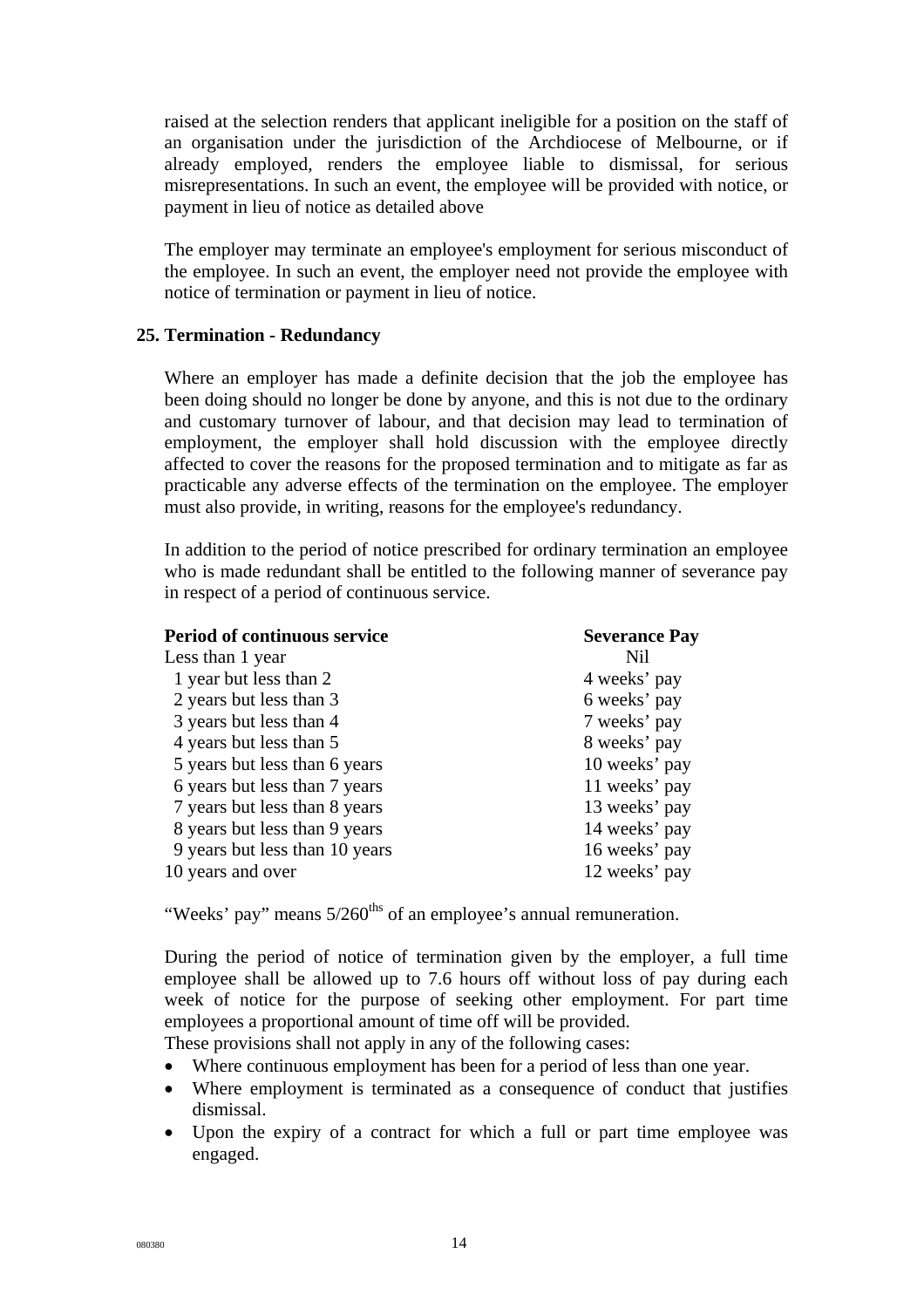• Upon the expiry of a specific period of time or completion of a specific task or tasks for which a casual employee was engaged.

#### **26. Abandonment of Employment**

Employees who are absent from the workplace for three consecutive scheduled working days, without notifying their reasons for absence will be contacted by the employer. The employer must first send a letter to the employee advising that his/her absence is unauthorised, that his/her failure to return within a specified period may automatically terminate his/her employment and that the termination of employment will have been at his/her initiative.

Employees have an obligation to ensure that the employer has an up to date records of his or her address and contact numbers.

#### **27. Grievance / Dispute Resolution**

Any disputes or grievances arising out of the employment relationship should be resolved between the agency head and the employee. In the event that the agency head and the employee are unable to resolve the dispute at local level, the dispute or grievance will be referred to the Human Resources Manager of the Catholic Archdiocese of Melbourne for advice on resolution. If the dispute or grievance cannot be resolved in this way, it will be referred to a local Ordinary or his representative in the Archdiocese.

#### **28. Implementation**

The Human Resources Manager of the Catholic Archdiocese of Melbourne shall administer the "Catholic Archdiocese of Melbourne Conditions of Employment for diocesan employees 2007" and will review them before 31 December 2009.

Where the rates of pay or conditions prescribed pursuant to the Workplace Relations Act (Cth), or any Award or other industrial instrument the Archdiocese or its agencies may be party to, or other Commonwealth and Victorian legislation provide more generous outcomes than that identified in these "Catholic Archdiocese of Melbourne Conditions of Employment for diocesan employees 2007"or the employee's Employment Agreement or letter of offer, the provision of the legislation or industrial instrument shall apply.

Any part of an employee's remuneration which is in excess of an amount owing under any law or award may be applied to satisfy any other entitlement under that law or award within the relevant year.

Benefits accrued by an employee shall be portable from one Archdiocesan agency to another, provided that employment is continuous. The agencies between which benefits are portable are those subscribing to these conditions of employment.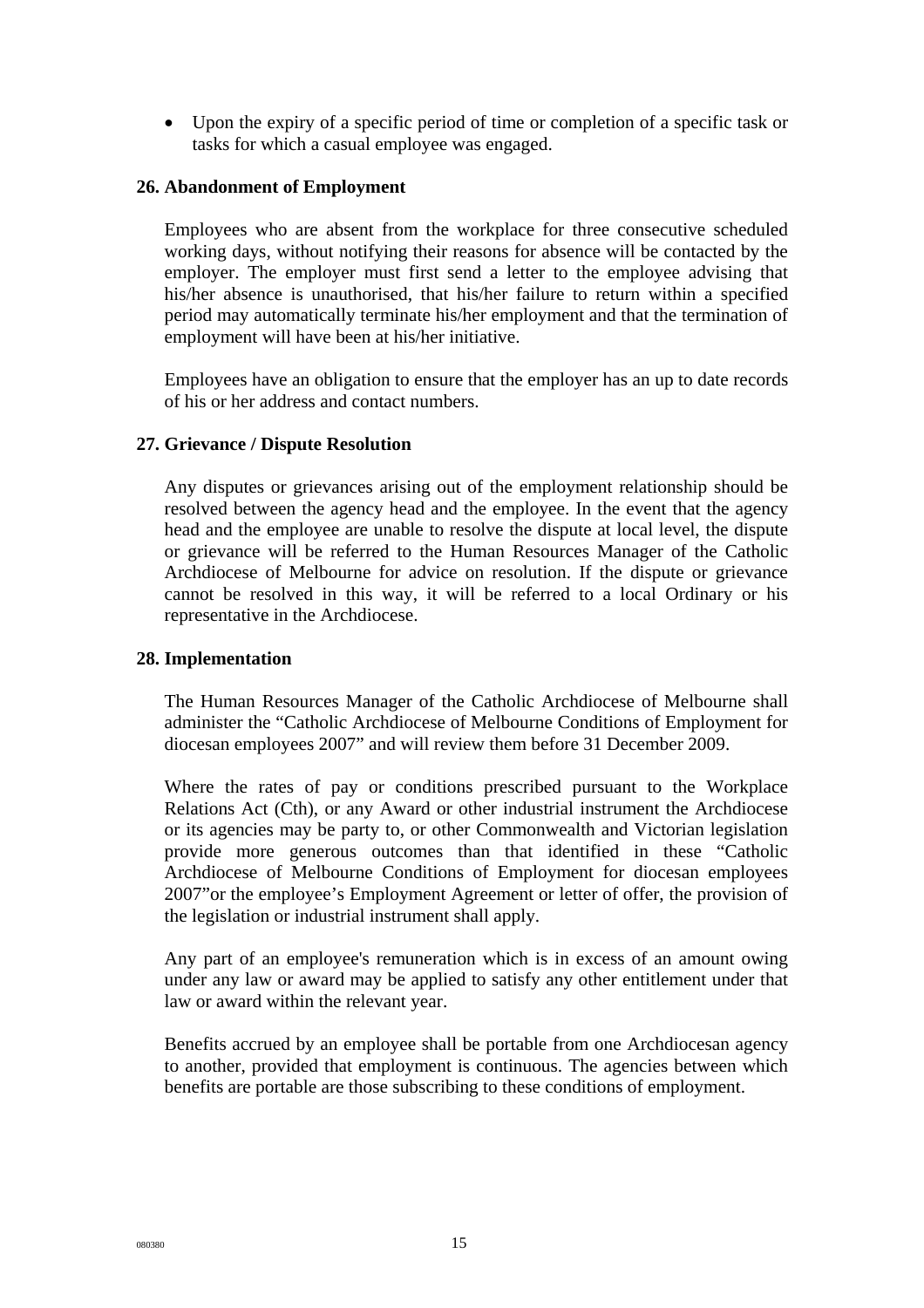# **Schedule 1**

# **1. Catholic Fundraising**

Full and part time employees shall receive the equivalent of 0.35 times the employee's annual leave entitlement as time in lieu at Christmas in recognition of the extra hours worked by staff throughout the year (for full time staff this is  $0.35 \times 152 = 53.2$  hours or 7 days).

A meal allowance of \$50 per day shall be paid to employees when they are required to work after hours and purchase an evening meal but not required to live away from home. The allowance will be treated as income and tax will be withheld at the marginal tax rate.

A meal allowance of up to \$50 per day (the upper limit shall apply when all meals are purchased) shall be paid to employees when they are required to live away from home. The allowance will be paid tax free with or without substantiation.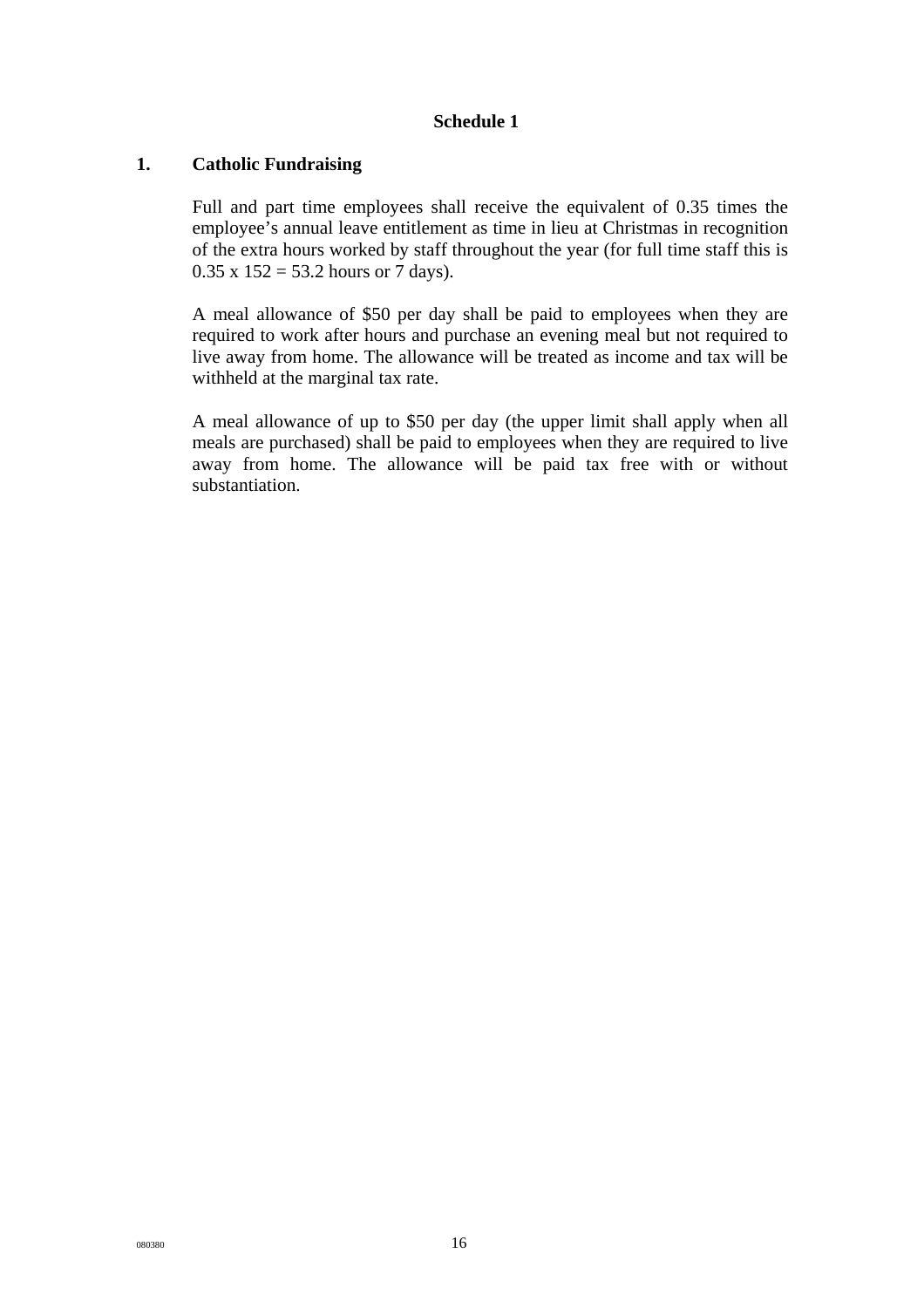### **Schedule 2**

| <b>Employer</b>       | Catholic Archdiocese of Melbourne |  |
|-----------------------|-----------------------------------|--|
| <b>Employee</b>       | $\langle$ Name $\rangle$          |  |
| <b>Position</b>       | «Position»                        |  |
| <b>Responsible to</b> | «Responsible_to»                  |  |
| Date of Appointment   | «Comm_date»                       |  |

#### **SAMPLE EMPLOYMENT AGREEMENT**

### **APPOINTMENT**

This contract constitutes a Contract of Employment and governs the employment of «Name».

The term of your employment is for the period commencing on **[insert date]** and, unless terminated sooner in accordance with the provisions of the attached "Catholic Archdiocese of Melbourne Conditions of Employment for diocesan employees 2007", concluding on **[insert date]**.

At any time during the currency of this period, the employer may offer to extend the period of your employment beyond the expiry date above. Any agreement to extend the period of employment will only be binding if confirmed in writing.

The employment may be terminated by either party at any time with four weeks' written notice. If you are more than 45 years of age and have more than two years' continuous service, you will be provided with five weeks' notice. The employer may require you to work out the whole or part of the period of notice. Alternatively, the employer may, in the employer's absolute discretion, provide payment in lieu of any period of notice that is not worked out by you.

The employer retains the right to terminate the employment without notice or payment in lieu of notice in circumstances warranting summary dismissal, as set out in the ''Catholic Archdiocese of Melbourne Conditions of Employment for diocesan employees 2007''.

or

The nature of your employment is ongoing. This contract takes effect from «Comm\_date» and will be reviewed on performance.

«Special probation period conditions»

### **HOURS OF WORK**

Hours worked will be «Hours\_of\_work» hours per week.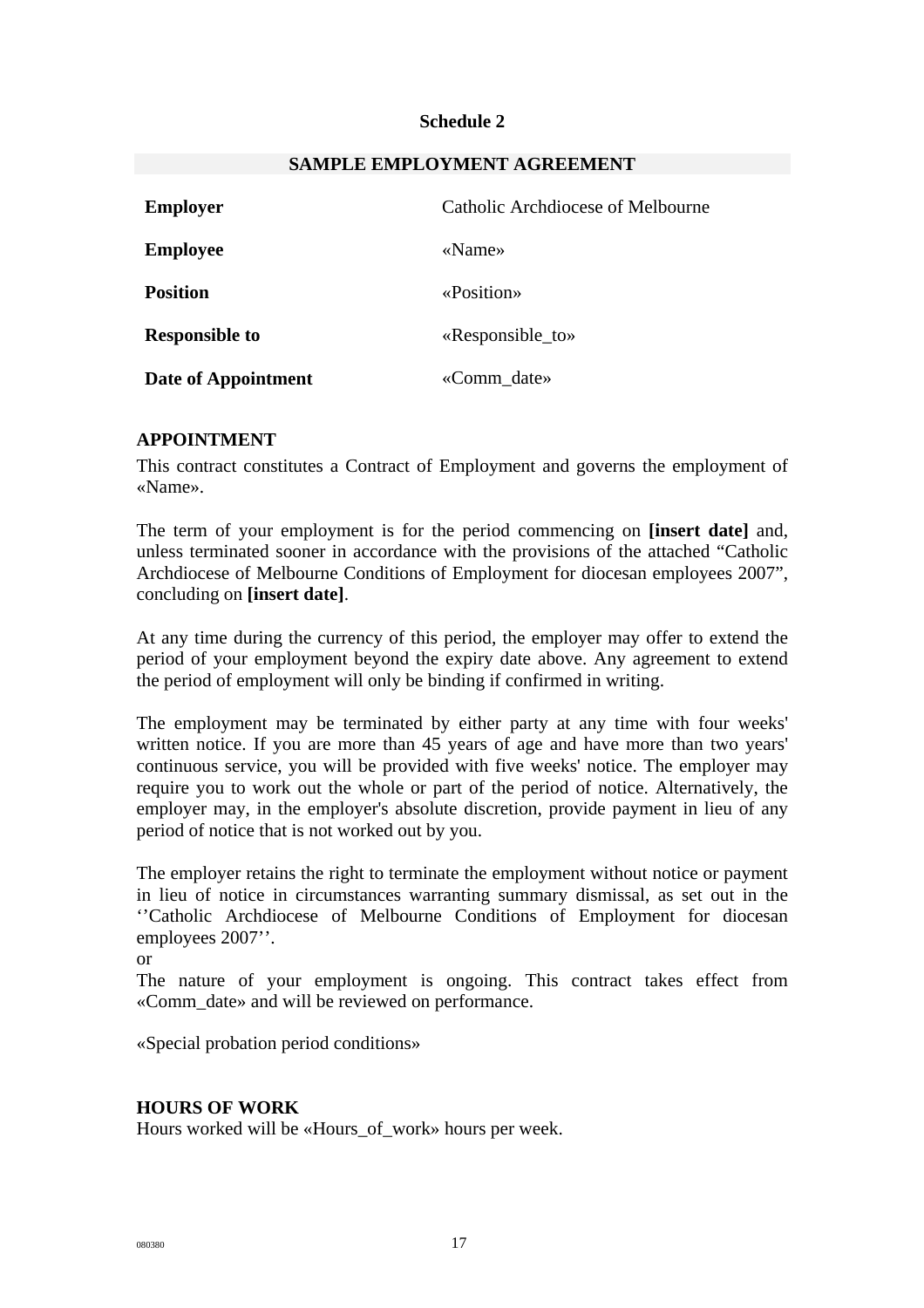# **REMUNERATION**

The gross annual remuneration will be «remuneration », which in circumstances where your employer is required to make occupational superannuation contributions at the rate of 9%, will comprise a gross annual salary of «salary» plus «super amt» as a superannuation contribution.

# **OTHER CONDITIONS**

Conditions of employment are as set out in the "Catholic Archdiocese of Melbourne Conditions of Employment for diocesan employees 2007", a copy of which is attached. The following special conditions apply.

«Special\_conditions»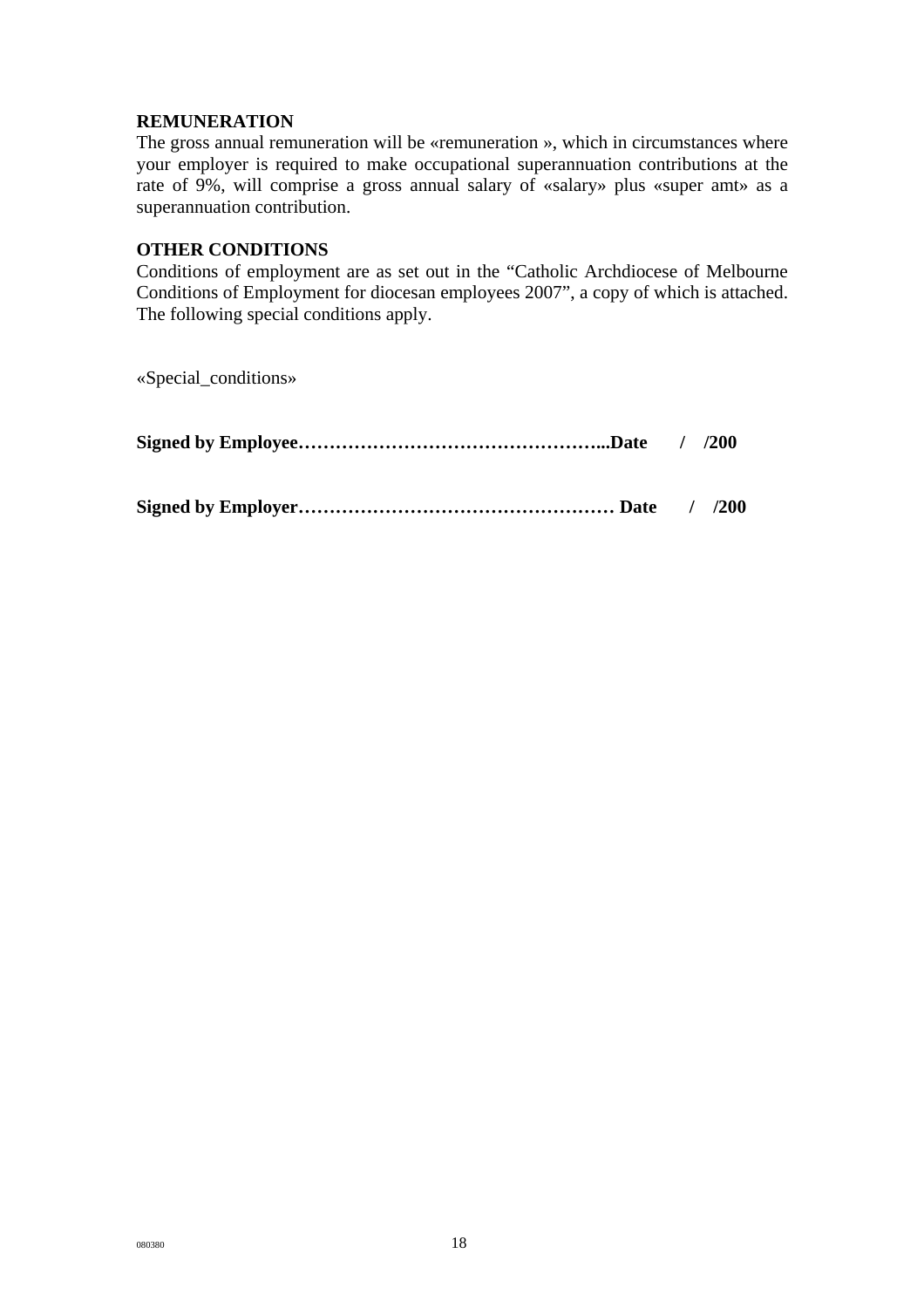# **Schedule 3 Sample letter of offer to part and full time employees**

«Name\_1» «Name 2» «Name\_2» «Address\_1» «Address\_2»

Dear «Name 2»

I am pleased to offer you the position of «Position».

The offer is made on the terms and conditions outlined in the attached *Employment Agreement*. You should read it, sign both copies and return them to me with the enclosed forms as soon as possible. In turn, I will return a completed copy of the *Employment Agreement* to you by return mail. If you have any questions, please feel free to contact me to discuss.

The practice in the Archdiocese of Melbourne is to require you to have completed a National Police Record Check before commencing work.

\*This has not been possible in your case. Consequently, our offer of employment is conditional upon your declaring that you have not been charged with nor found guilty of any offence, which would be incompatible with your position of trust and responsibility and acknowledging that the employer relies on this declaration in offering employment. You will need to complete the attached statutory declaration and apply on line at [www.police.vic.gov.au](http://www.police.vic.gov.au/) for a National Police Records Check before you commence employment. The National Police Record Check Policy, which is attached, provides further instructions.

\*\*As one was completed for you within the past three years, you need only to complete the attached statutory declaration before you commence employment.

If for any reason you are unable to complete the statutory declaration as requested, you should contact me immediately.

\*\*\*As your duties include or likely to include 'child-related work' as defined in the Working with Children Act 2005, you must show me your assessment notice or if you do not have one, evidence that you have applied for a notice before you commence work.

I take this opportunity to congratulate you on this appointment and hope that you find the role both challenging and enjoyable.

Yours sincerely

### **Human Resources Manager**

«Letter\_date»

Enclosed

1. Employment Agreement 5. Previous injury declaration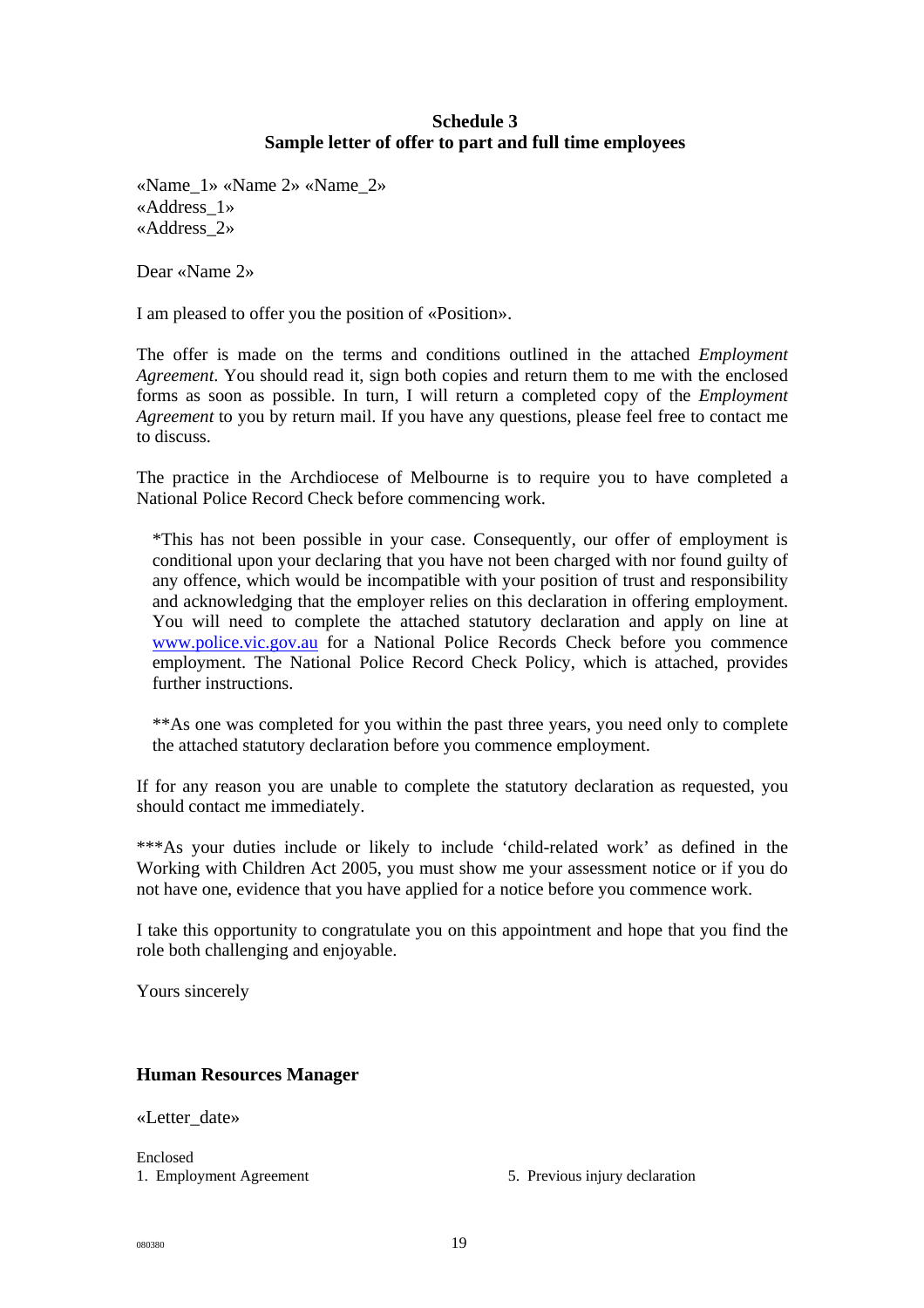- 2. Statutory Declaration 6. Tax File Number Declaration<br>
3. National Police Record Check Policy 7. Superannuation guide, applica
- 
- 
- 3. National Police Record Check Policy 7. Superannuation guide, application and choice forms<br>4. Employment Form 8. Copy of Conditions of Employment for diocesan
	- 8. Copy of Conditions of Employment for diocesan employees 2007
- 5. Code of Conduct
- \* Use where the person cannot produce a National Police Record Check under 3 years old.<br>
<sup>\*\*</sup> Use where the person produces a National Police Record Check that is less than 3 years of
- \*\* Use where the person produces a National Police Record Check that is less than 3 years old.<br>\*\*\* Where an employee engages or is likely to be engaged in child-related work
- Where an employee engages or is likely to be engaged in child-related work.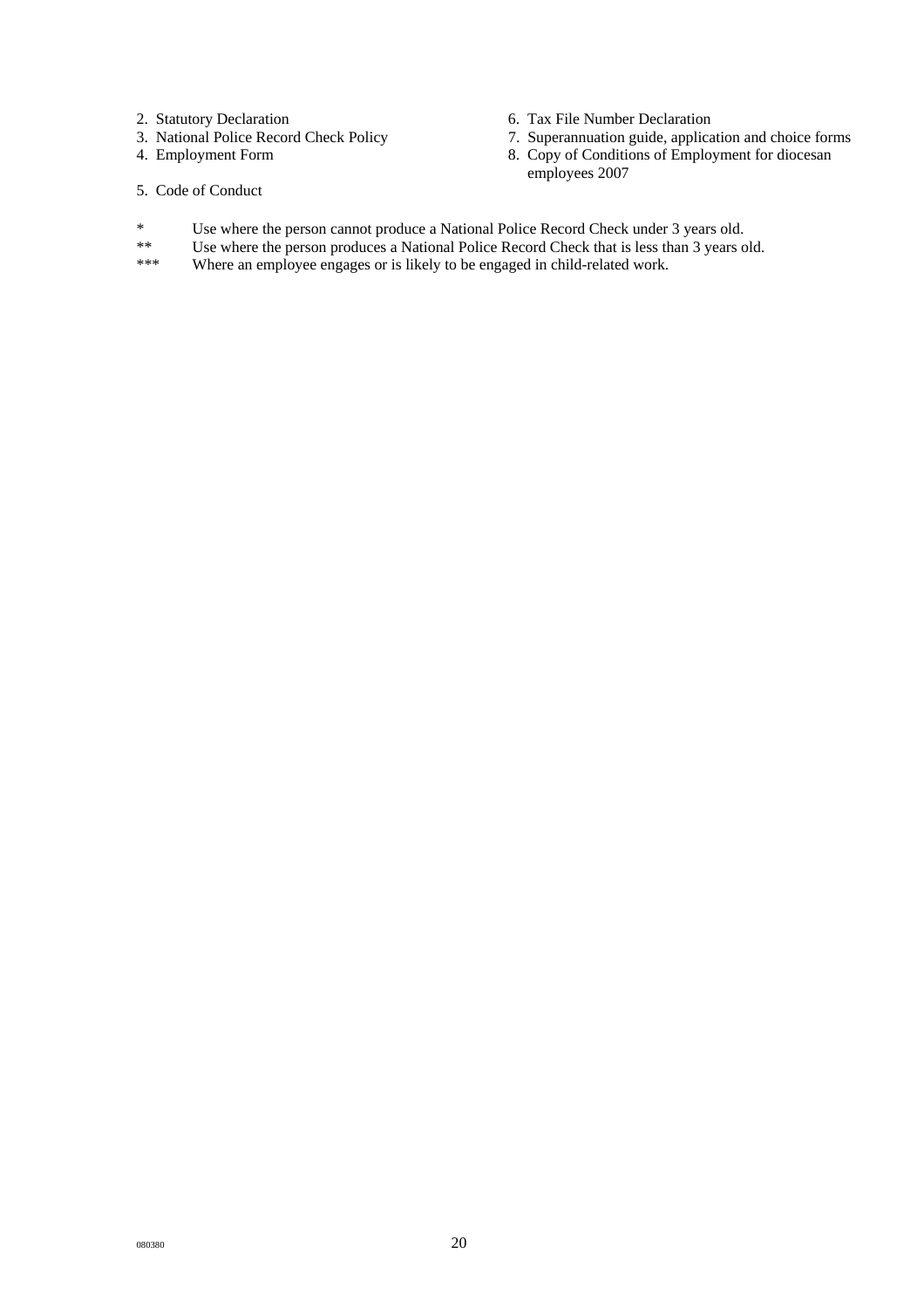# **Schedule 4 Sample letter of offer to casual employees**

«Name\_1» «Name 2» «Name\_2» «Address\_1» «Address\_2»

Dear «Name 2»

I am pleased to offer you casual employment «Position».

The position attracts an hourly rate of «Rem rate of pay» (which in circumstances where your employer is required to make occupational superannuation contributions at the rate of 9%, will comprise a payment to you of «Rate\_of\_pay» plus a superannuation payment of «super amt») and has no entitlement to paid Annual Leave or Personal/Carer's Leave. Other conditions of employment are as set out in the attached 'Conditions of Employment for diocesan employees 2007'

You will need to complete a timesheet for each fortnight and return it through your supervisor to Trish Fazzino, our Payroll Officer by the start of Monday of the pay week (the next payday is «next\_pay\_day»). You will need to complete the attached forms before payments can be made.

The practice in the Archdiocese of Melbourne is to require you to have completed a National Police Record Check before commencing work.

\*This has not been possible in your case. Consequently, our offer of employment is conditional upon your declaring that you have not been charged with nor found guilty of any offence, which would be incompatible with your position of trust and responsibility and acknowledging that the employer relies on this declaration in offering employment. You will need to complete the attached statutory declaration and apply on line at [www.police.vic.gov.au](http://www.police.vic.gov.au/) for a National Police Records Check before you commence employment. The National Police Record Check Policy, which is attached, provides further instructions.

\*\*As one was completed for you within the past three years, you need only to complete the attached statutory declaration before you commence employment.

If for any reason you are unable to complete the statutory declaration as requested, you should contact me immediately.

\*\*\*As your duties include or are likely to included 'child-related work' as defined in the Working with Children Act 2005, you must show me your assessment notice or if you do not have one, evidence that you have applied for a notice before you commence work.

I take this opportunity to congratulate you on this appointment and hope that you find the role both challenging and enjoyable.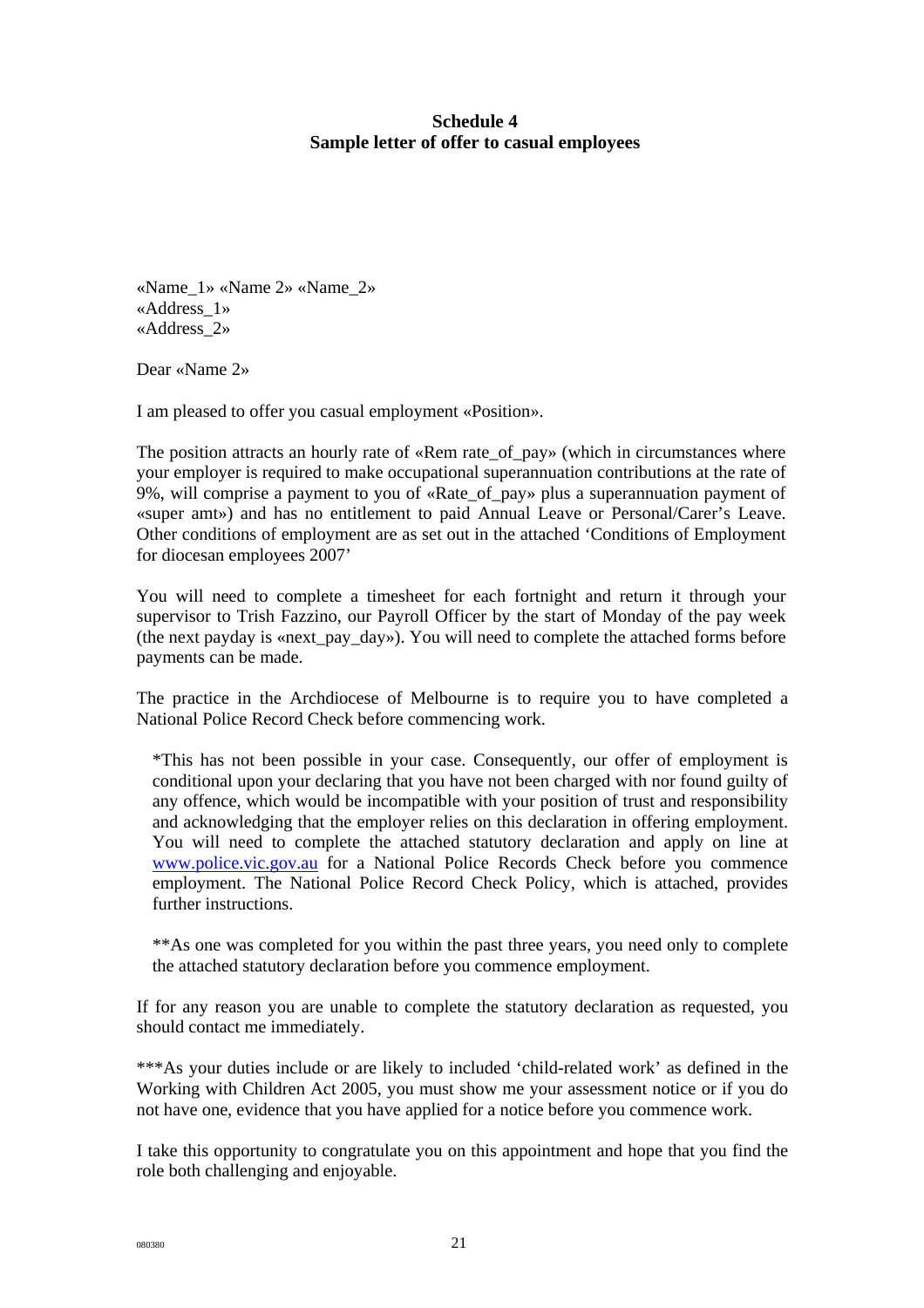Yours sincerely

#### **Human Resources Manager**

#### «Letter\_date»

#### Enclosed

- 
- 
- 3. National Police Record Check Policy (NB: the Archdiocese pays)
- 
- 1. Acceptance letter 6. Previous injury declaration
- 2. Statutory Declaration 2. Tax File Number Declaration
	- 8. Superannuation guide, application and choice forms
- 4. Employment Form 9. Copy of Conditions of Employment for diocesan employees 2007
- 5. Code of Conduct
- \* Use where the person cannot produce a National Police Record Check under 3 years old.<br>\*\* Use where the person produces a National Police Record Check that is less than 3 years of
- Use where the person produces a National Police Record Check that is less than 3 years old.
- \*\*\* Where an employee engages or is likely to be engaged in child-related work.